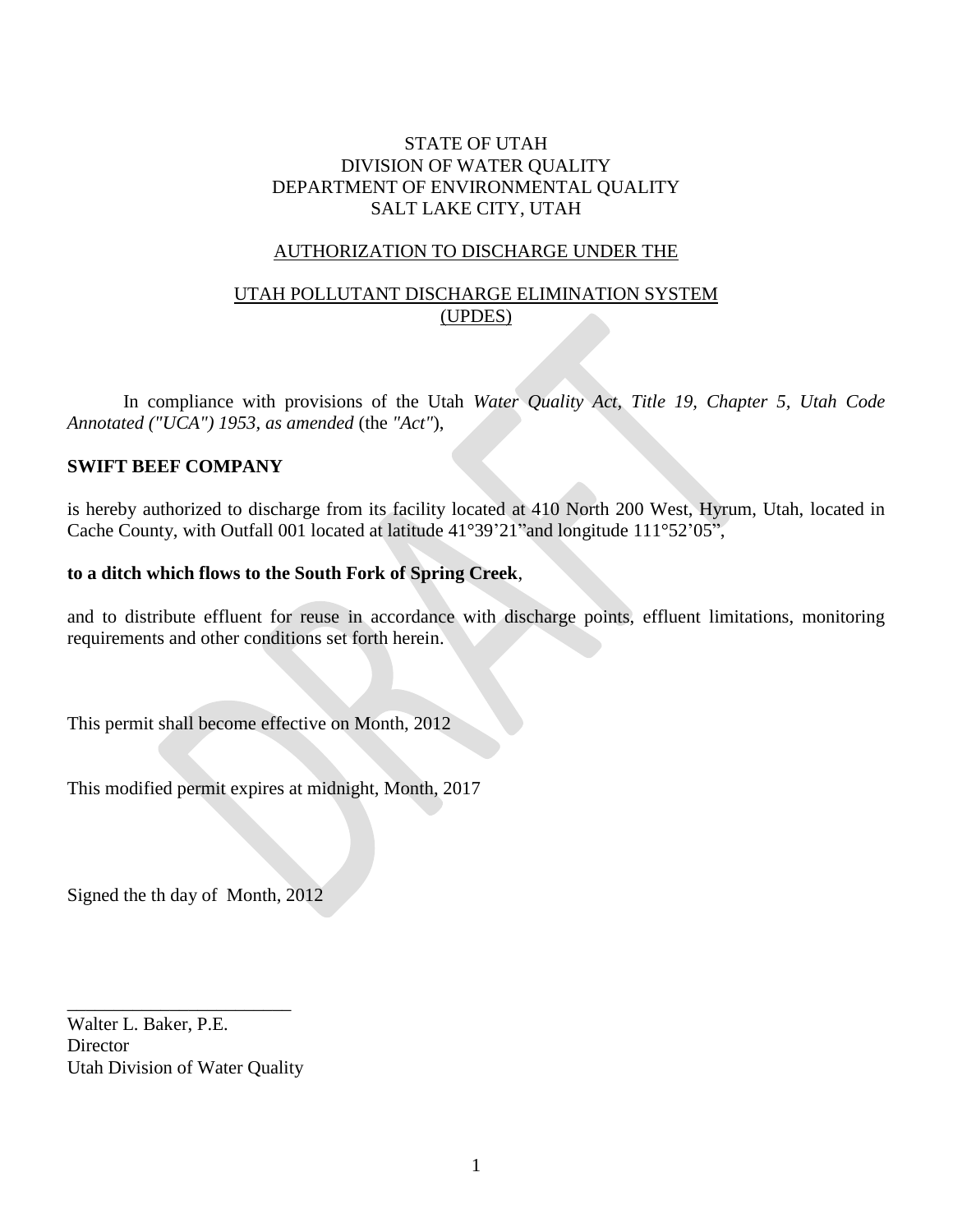# **TABLE OF CONTENTS**

|  | <b>Cover Sheet—Issuance and Expiration Dates</b> |  |  |
|--|--------------------------------------------------|--|--|
|  |                                                  |  |  |

| A.             |  |
|----------------|--|
| <b>B.</b>      |  |
| C.             |  |
| D.             |  |
| П.             |  |
| A.             |  |
| <b>B.</b>      |  |
| $\mathbf{C}$ . |  |
| D.             |  |
| Ш.             |  |
| A.             |  |
| <b>B.</b>      |  |
| C.             |  |
| D.             |  |
| Ε.             |  |
| F.             |  |
| G.             |  |
| Н.             |  |
| Ι.             |  |
| J.             |  |
|                |  |
| K.             |  |
| IV.            |  |
| A.             |  |
| <b>B.</b>      |  |
| $\mathbf{C}$ . |  |
| D.             |  |
| Ε.             |  |
| F.             |  |
| G.             |  |
| Н.             |  |
| Ι.             |  |
| J.             |  |
| K.             |  |
| V.             |  |
| A.             |  |
| <b>B.</b>      |  |
| $\mathbf{C}$ . |  |
| D.             |  |
| E.             |  |
| F.<br>G.       |  |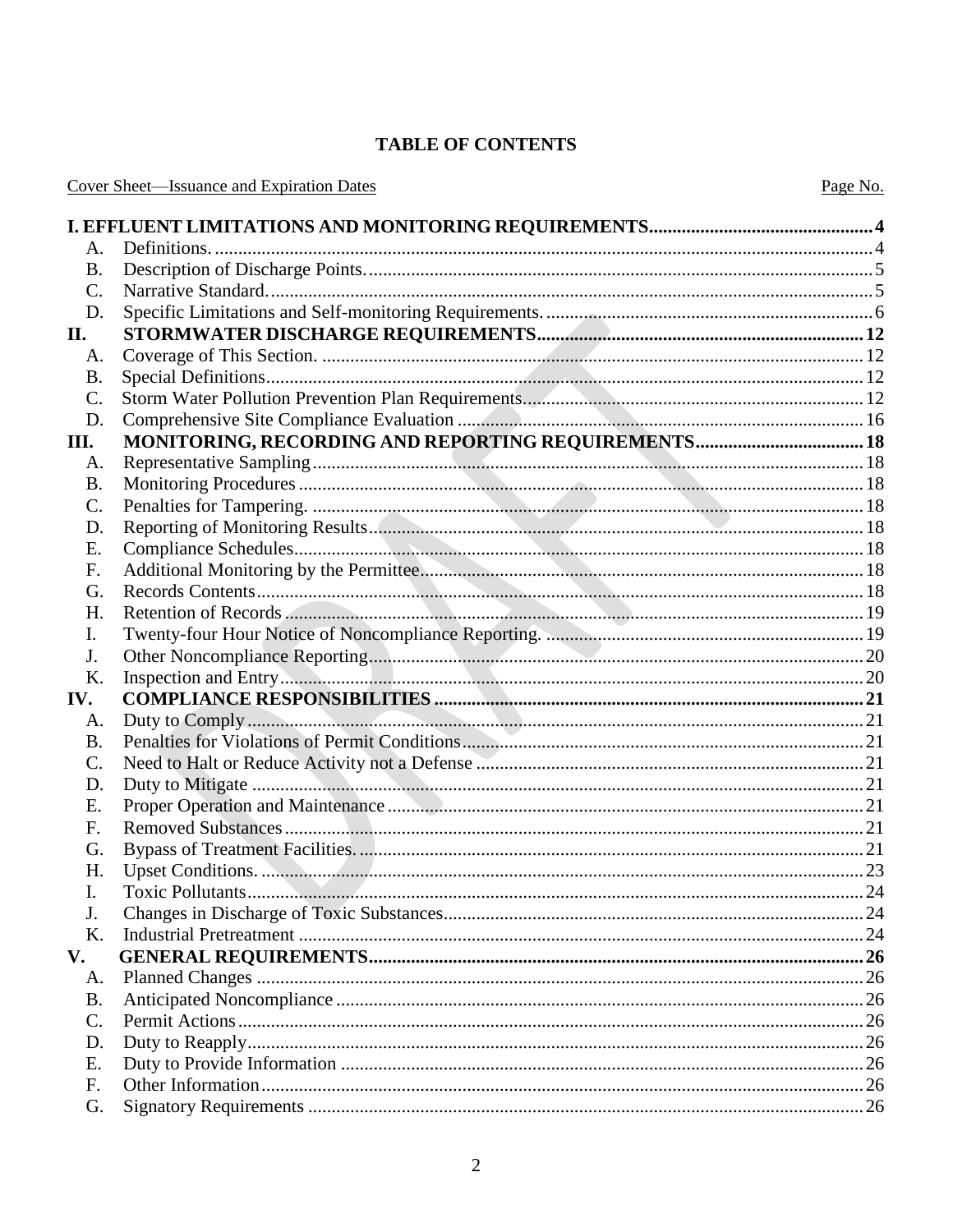# Part I UT0000281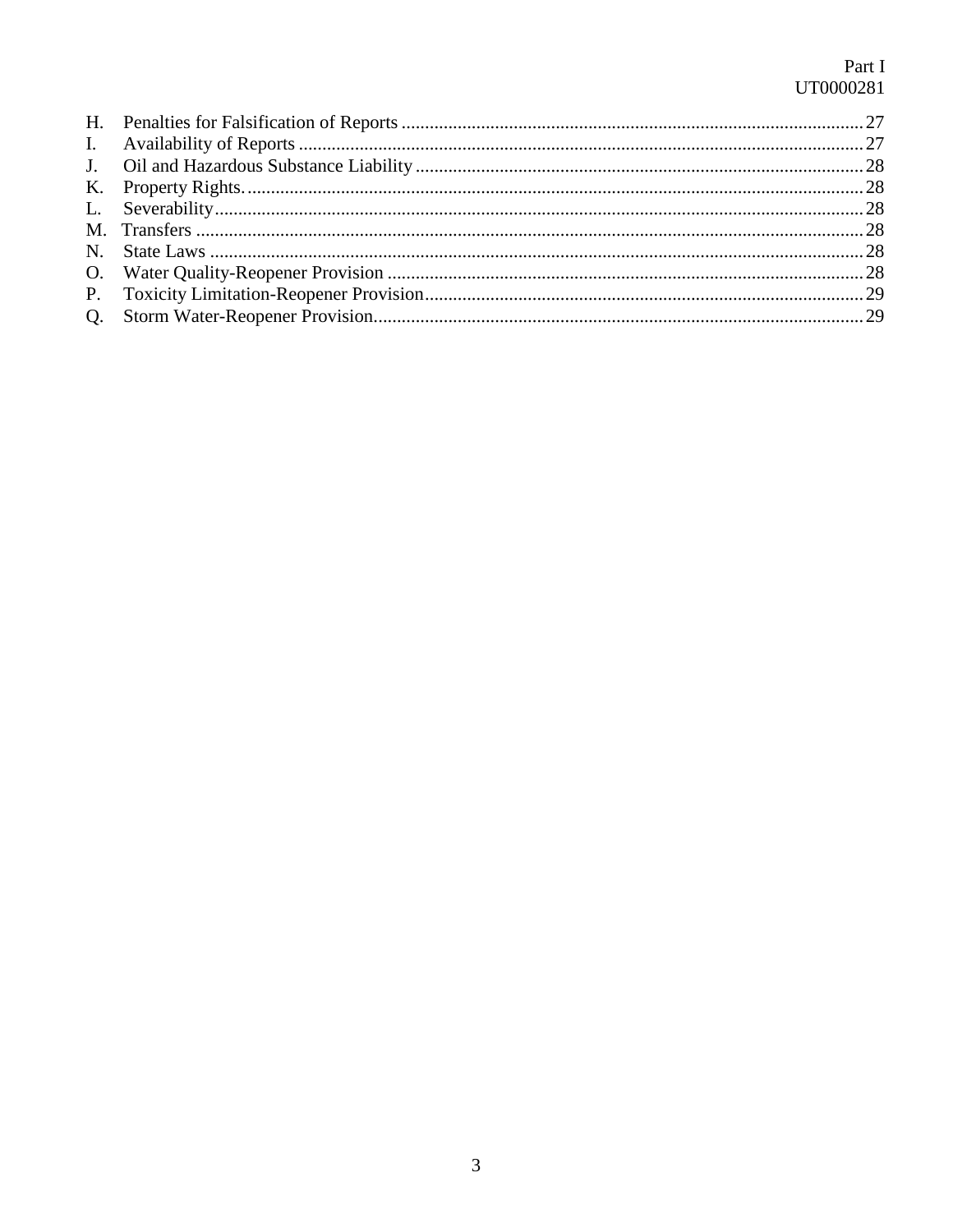## <span id="page-3-0"></span>**I. EFFLUENT LIMITATIONS AND MONITORING REQUIREMENTS**

#### <span id="page-3-1"></span>A. Definitions.

- 1. The "30-day and monthly average" is the arithmetic average of all samples collected during a consecutive 30-day period or calendar month whichever is applicable. The calendar month shall be used for purposes of reporting self-monitoring data on discharge monitoring report forms.
- 2. "Daily Maximum" ("Daily Max.") is the maximum value allowable in any single sample or instantaneous measurement.
- 3. A "grab" sample, for monitoring requirements, is defined as a single "dip and take" sample collected at a representative point in the discharge stream.
- 4. An "instantaneous" measurement, for monitoring requirements, is defined as a single reading, observation, or measurement.
- 5. "Upset" means an exceptional incident in which there is unintentional and temporary noncompliance with technology-based permit effluent limitations because of factors beyond the reasonable control of the permittee. An upset does not include noncompliance to the extent caused by operational error, improperly designed treatment facilities, inadequate treatment facilities, lack of preventive maintenance, or careless or improper operation.
- 6. "Bypass" means the intentional diversion of waste streams from any portion of a treatment facility.
- 7. "Severe property damage" means substantial physical damage to property, damage to the treatment facilities which causes them to become inoperable, or substantial and permanent loss of natural resources which can reasonably be expected to occur in the absence of a bypass. Severe property damage does not mean economic loss caused by delays in production.
- 8. "Director" means Director of the Utah Water Quality Board.
- 9. "EPA" means the United States Environmental Protection Agency.
- 10. "Act" means the "*Utah Water Quality Act*".
- 11. "Best Management Practices" ("*BMP's*") means schedules of activities, prohibitions of practices, maintenance procedures, and other management practices to prevent or reduce the pollution of waters of the State. *BMP's* also include treatment requirements, operating procedures, and practices to control plant site runoff, spillage or leaks, sludge or waste disposal, or drainage from raw material storage.
- 12. "*CWA*" means *The Federal Water Pollution Control Act*, as amended, by *The Clean Water Act of 1987*.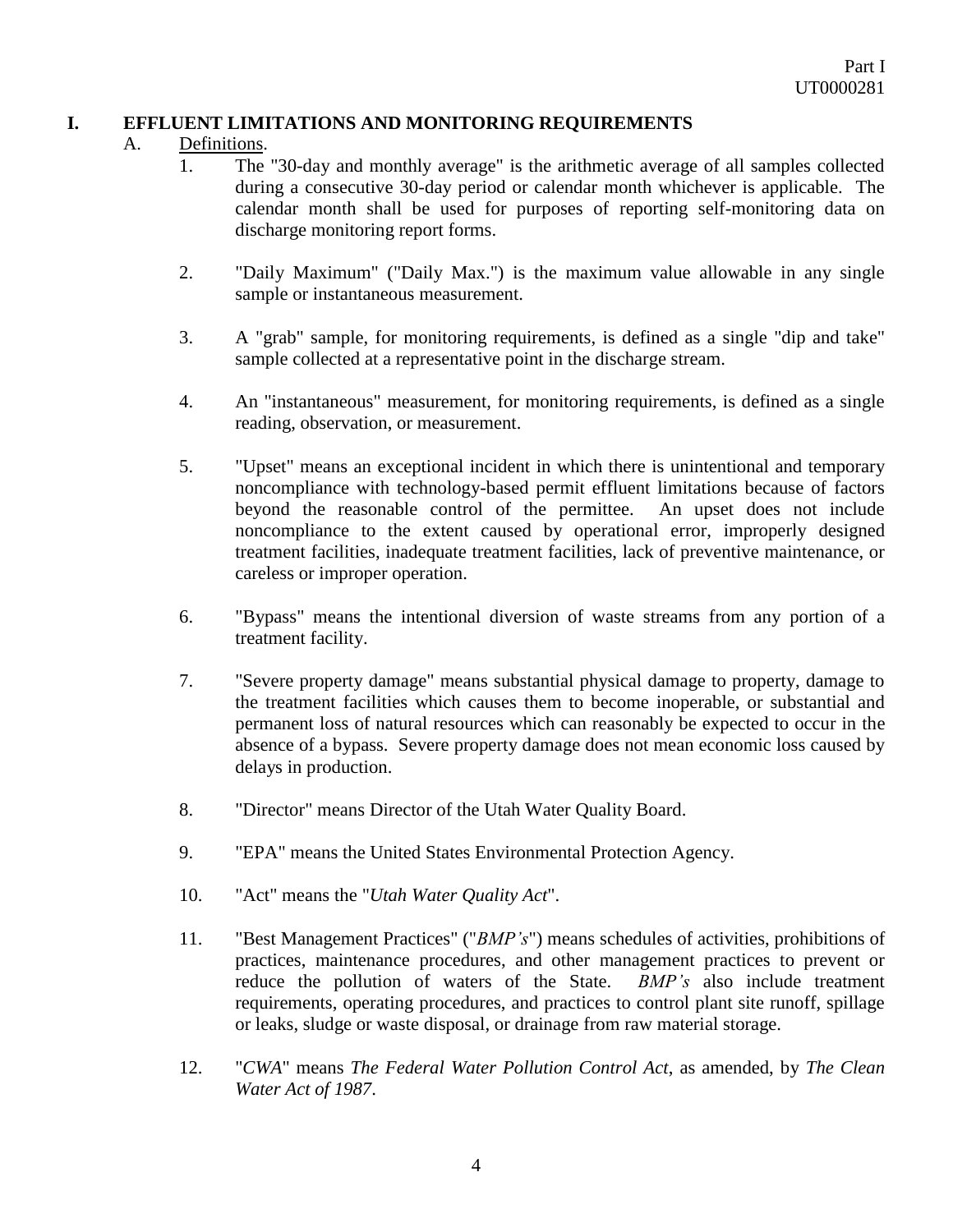- 13. "Point Source" means any discernible, confined, and discrete conveyance, including but not limited to, any pipe, ditch, channel, tunnel, conduit, well, discrete fissure, container, rolling stock, concentrated animal feeding operation, landfill leachate collection system, vessel or other floating craft from which pollutants are or may be discharges. This term does not include return flows from irrigated agriculture or agriculture storm water runoff.
- 14. "Significant spills" includes, but is not limited to: releases of oil or hazardous substances in excess of reportable quantities under *Section 311* of the *Clean Water Act* (see *40 CFR 110.10* and *40 CFR 117.21*) or *Section 102* of *CERCLA* (see *40 CFR 302.4*).
- 15. "Waste pile" means any non-containerized accumulation of solid, non-flowing waste that is used for treatment or storage.
- 16. "Type II Reuse" means the use of treated wastewater where human exposure is unlikely.

#### <span id="page-4-0"></span>B. Description of Discharge Point(s).

The authorization to discharge provided under this permit is limited to those outfalls specifically designated below as discharge locations. Discharges at any location not authorized under a UPDES permit are in violation of the *Act* and may be subject to penalties under the *Act*. Knowingly discharging from an unauthorized location or failing to report an unauthorized discharge may be subject to criminal penalties as provided under the *Act*.

| <b>Outfall Number</b><br>001 | <b>Location of Discharge Points</b><br>The discharge pipe is located in the northwest corner of<br>the wastewater treatment plant property between 200<br>West and 500 West in Hyrum City, Cache County at<br>latitude $49^{\circ}39'21''$ and longitude $111^{\circ}52'05''$ . The water<br>is discharged inside the fenced area and flows under the<br>chain link fence to the receiving irrigation ditch. |
|------------------------------|--------------------------------------------------------------------------------------------------------------------------------------------------------------------------------------------------------------------------------------------------------------------------------------------------------------------------------------------------------------------------------------------------------------|
| 001R                         | Treated effluent for reuse will be stored in Pond 5 at the<br>was tewater treatment plant until it is needed in the<br>irrigation distribution system owned and operated by<br>Miller Farms, LLC. The effluent will be used to irrigate<br>crops in fields near the treatment plant.                                                                                                                         |

#### <span id="page-4-1"></span>C. Narrative Standard.

It shall be unlawful, and a violation of this permit, for the permittee to discharge or place any waste or other substance in such a way as will be or may become offensive such as unnatural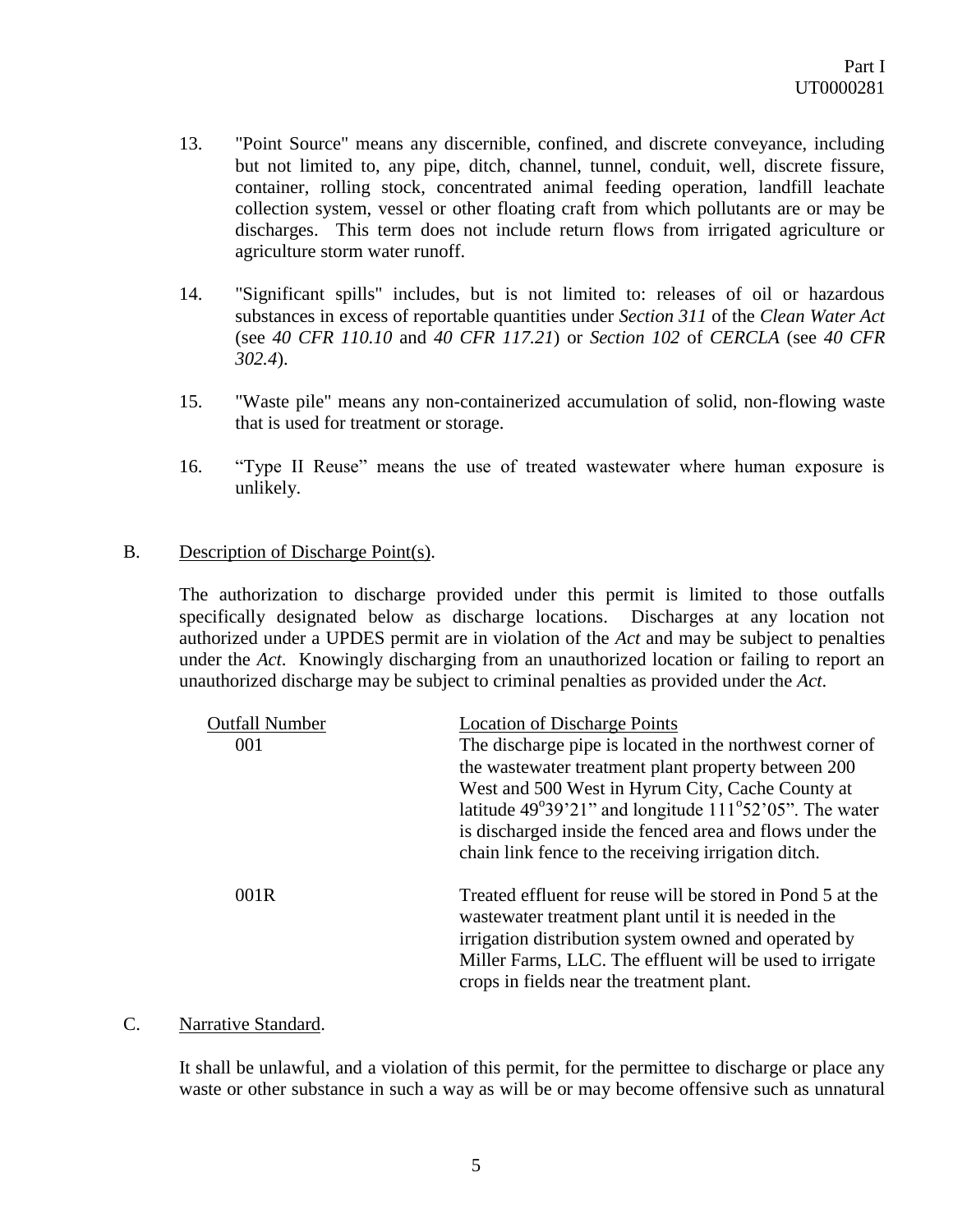deposits, floating debris, oil, scum, or other nuisances such as color, odor or taste, or cause conditions which produce undesirable aquatic life or which produce objectionable tastes in edible aquatic organisms; or result in concentrations or combinations of substances which produce undesirable physiological responses in desirable resident fish, or other desirable aquatic life, or undesirable human health effects, as determined by bioassay or other tests performed in accordance with standard procedures.

- <span id="page-5-0"></span>D. Specific Limitations and Self-monitoring Requirements for Surface Water Discharge at Outfall 001.
	- 1. Effective immediately and lasting the duration of this permit, the permittee is authorized to discharge from Outfall 001. Such discharges shall be limited and monitored by the permittee as specified below:

|                                        | <b>Effluent Limitations a/b/</b> |                       |              |              |  |
|----------------------------------------|----------------------------------|-----------------------|--------------|--------------|--|
| Parameter                              | Max<br>Monthly<br>Avg.           | Max<br>Weekly<br>Avg. | Daily<br>Min | Daily<br>Max |  |
| Flow, MGD                              | 2.0                              |                       |              |              |  |
| BOD <sub>5</sub> , mg/L                | 25                               | 35                    |              |              |  |
| BOD <sub>5</sub> , lbs/day             | 510                              |                       |              | 1021         |  |
| TSS, mg/L                              | 25                               | 35                    |              |              |  |
| TSS, lbs/day                           | 607                              |                       |              | 1215         |  |
| Fecal Coliforms,<br>No./100mL          |                                  |                       |              | 400          |  |
| E.-coli, No./100mL                     | 126                              | 158                   |              |              |  |
| TRC, mg/L, October -<br>March          |                                  |                       |              | 0.15         |  |
| TRC, mg/L, April-<br>September         |                                  |                       |              | 0.25         |  |
| Oil & Grease, mg/L                     |                                  |                       |              | 10           |  |
| Oil & Grease, lbs/day                  | 194                              |                       |              | 389          |  |
| Phosphorus, mg/L                       | $\mathbf{1}$                     |                       |              |              |  |
| Ammonia as N, mg/L,<br>October-March   | 4.0                              |                       |              | 8.0          |  |
| Ammonia as N, mg/L,<br>April-September | 3.0                              |                       |              | 8.0          |  |
| Nitrogen as N, mg/L                    | 134                              |                       |              | 194          |  |
| TDS, mg/L, April-<br>September         |                                  |                       |              | 3,000        |  |
| TDS, mg/L, October-<br>March           |                                  |                       |              | 3,600        |  |
| pH, SU                                 |                                  |                       | 6.5          | 9.0          |  |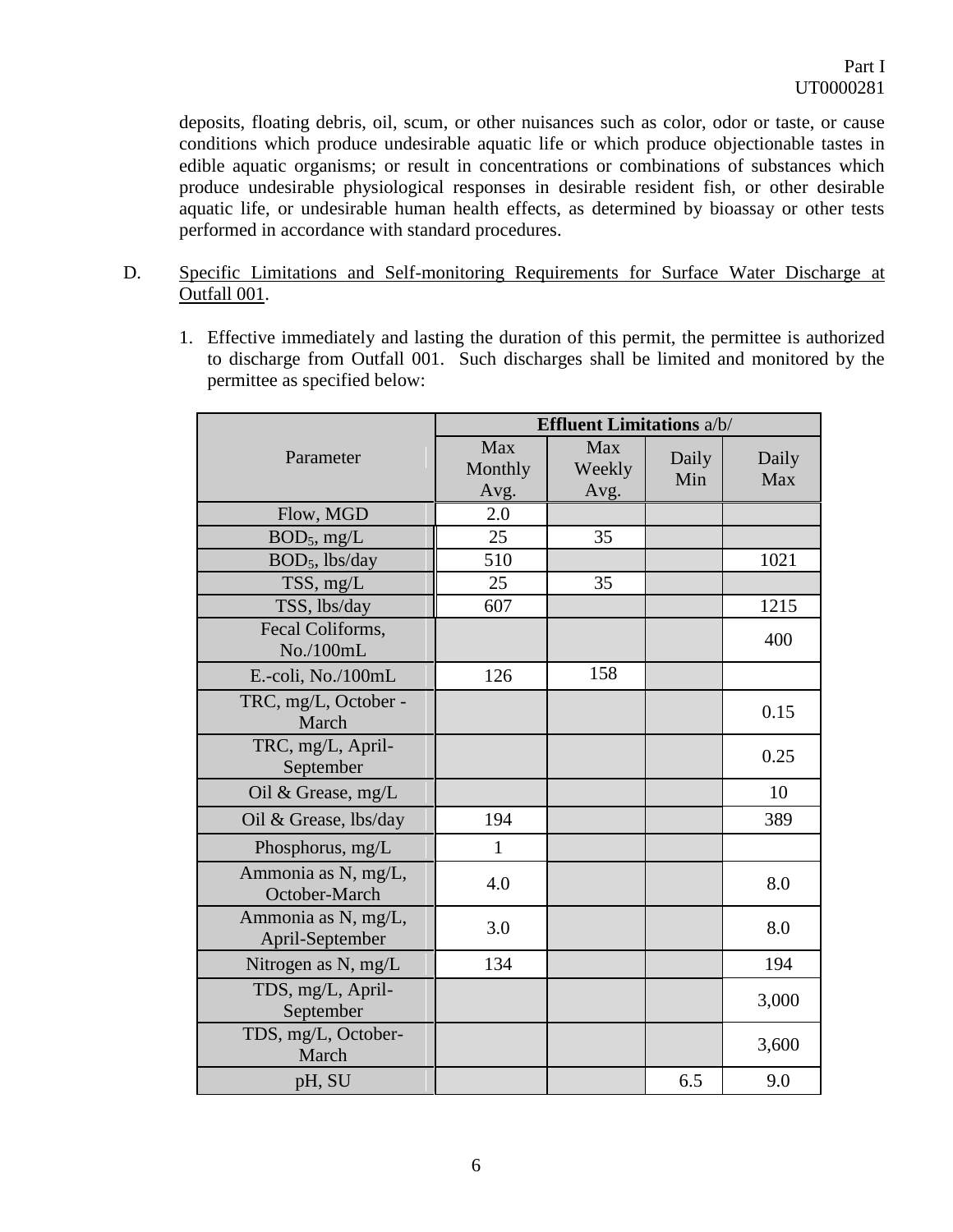|                                              | <b>Effluent Limitations a/b/</b> |                       |              |              |  |
|----------------------------------------------|----------------------------------|-----------------------|--------------|--------------|--|
| Parameter                                    | Max<br>Monthly<br>Avg.           | Max<br>Weekly<br>Avg. | Daily<br>Min | Daily<br>Max |  |
| Dissolved Oxygen, mg/L,<br>October – March   |                                  |                       | 4.0          |              |  |
| Dissolved Oxygen, mg/L,<br>April – September |                                  |                       | 4.0          |              |  |

a/ See Part I for definition of terms.

b/ There shall be no visible sheen or floating solids or visible foam in other than trace amounts. There shall be no discharge of sanitary wastes.

| Self-Monitoring and Reporting Requirements a/ |                 |             |            |  |  |  |
|-----------------------------------------------|-----------------|-------------|------------|--|--|--|
| Parameter                                     | Frequency       | Sample Type | Units      |  |  |  |
| <b>Total Flow</b>                             | Continuous      | Recorder    | <b>MGD</b> |  |  |  |
| BOD <sub>5</sub>                              | Weekly          | Composite   | mg/L       |  |  |  |
| <b>TSS</b>                                    | Weekly          | Composite   | mg/L       |  |  |  |
| <b>Fecal Coliforms</b>                        | Weekly          | Grab        | No./100mL  |  |  |  |
| E-Coli                                        | Weekly          | Grab        | No./100mL  |  |  |  |
| <b>TRC</b>                                    | Weekly          | Grab        | mg/L       |  |  |  |
| Oil & Grease                                  | Weekly          | Grab        | mg/L       |  |  |  |
| Phosphorus                                    | Twice<br>Weekly | Composite   | mg/L       |  |  |  |
| Ammonia as N                                  | Twice<br>Weekly | Grab        | mg/L       |  |  |  |
| Nitrogen as N                                 | Weekly          | Composite   | mg/L       |  |  |  |
| <b>TDS</b>                                    | Weekly          | Grab        | mg/L       |  |  |  |
| pH                                            | Weekly          | Grab        | mg/L       |  |  |  |
| <b>Dissolved</b><br>Oxygen                    | Weekly          | Grab        | mg/L       |  |  |  |
| Nitrate/Nitrite<br>(as N)'                    | Monthly         | Composite   | mg/L       |  |  |  |

a/ See Part I for definition of terms.

- 2. Samples taken in compliance with the monitoring requirements specified above shall be taken at Outfall 001 prior to mixing with the receiving stream.
- 3. Acute Whole Effluent Toxicity (WET) Testing.
- *a. Whole Effluent Testing – Acute Toxicity*. Starting immediately, the permittee shall conduct acute static replacement toxicity tests on a composite sample of the final effluent. The sample shall be collected at Outfall 001.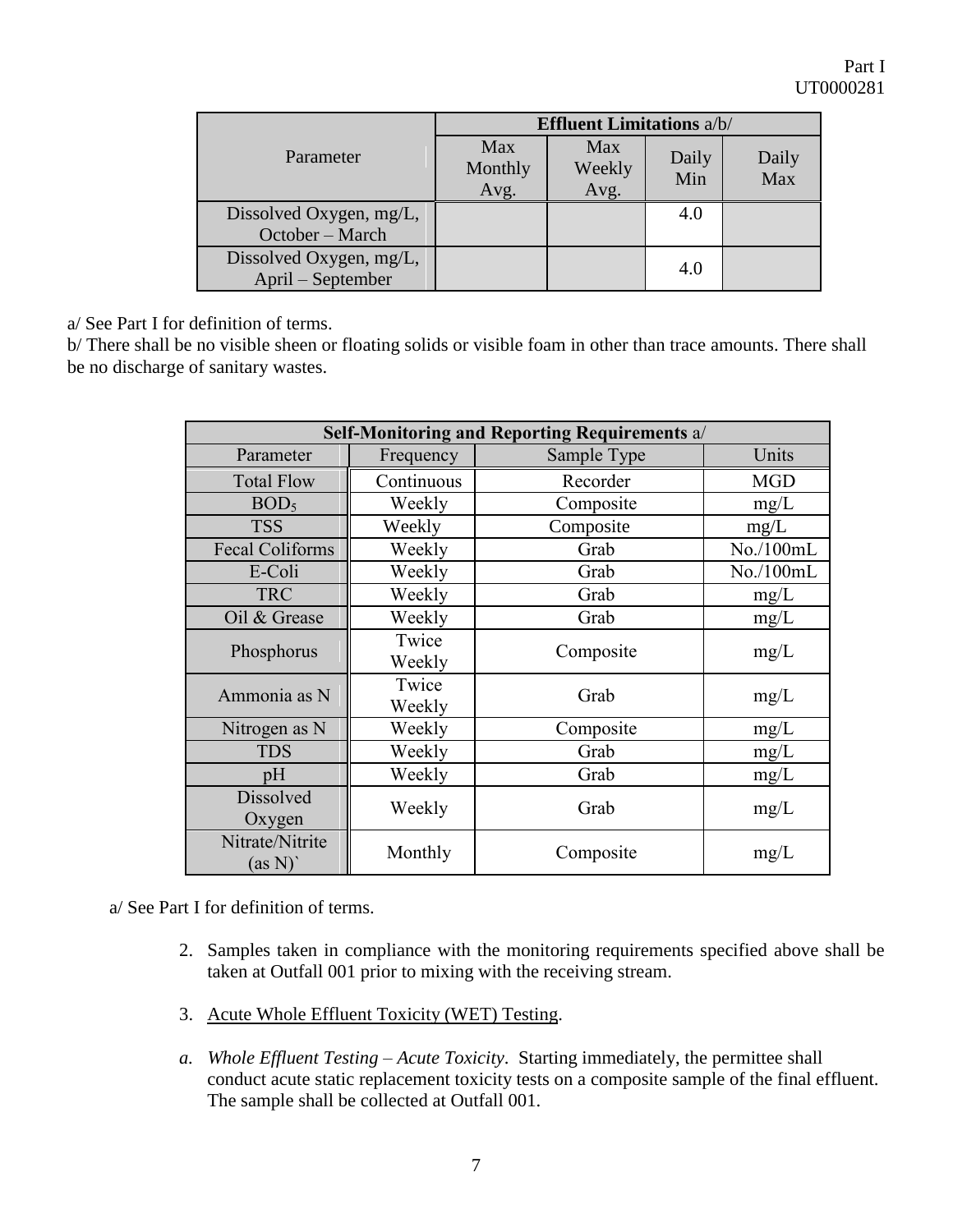The monitoring frequency for acute tests shall be quarterly unless a sample is found to be acutely toxic during a routine test. If that occurs, the monitoring frequency shall become weekly (See *Part I.8.b, Accelerated Testing*). Samples shall be collected on a two day progression; i.e., if the first sample is on a Monday, during the next sampling period, the sampling shall begin on a Wednesday, etc.

The replacement static acute toxicity tests shall be conducted in general accordance with the procedures set out in the latest revision of *Methods for Measuring the Acute Toxicity of Effluents and Receiving Waters to Freshwater and Marine Organisms, 5th Edition, (EPA 821/R/02/012), October 2002,* as per *40 CFR 136.3(a) TABLE 1A-LIST OF APPROVED BIOLOGICAL METHODS*. The permittee shall conduct the 48-hour static replacement toxicity test using Ceriodaphnia dubia and the acute 96-hour static replacement toxicity test using Pimephales promelas (fathead minnow).

Acute toxicity occurs when 50 percent or more mortality is observed for either species at any effluent concentration  $(LC_{50})$ . Mortality in the control must simultaneously be 10 percent or less for the results to be considered valid. If more than 10 percent control mortality occurs, the test shall be repeated until satisfactory control mortality is achieved. A variance to this requirement may be granted by the Director if a mortality of less than 10 percent was observed in higher effluent dilutions.

If the permit contains a total residual chlorine limitation greater than 0.20 mg/L, the permittee may request from the Director approval to dechlorinate the sample, or collect the sample prior to chlorination.

Quarterly test results shall be reported along with the Discharge Monitoring Report (DMR) submitted for the end of the reporting calendar quarter e.g., biomonitoring results for the calendar quarter ending March 31 shall be reported with the DMR due April 28, with the remaining biomonitoring reports submitted with DMRs due each July 28, October 28, and January 28). All test results shall be reported along with the DMR submitted for that reporting period. The format for the report shall be consistent with the latest revision of the *Region VIII Guidance for Acute Whole Effluent Reporting (August, 1997)* and shall include all chemical and physical data as specified.

If the results for a minimum of ten consecutive tests for each test species indicate no acute toxicity, the permittee may request a reduction in testing frequency and/or reduction of test species. The Director may approve, partially approve, or deny the request based on results and other available information. If approval is given, the modification will take place without a public notice.

a. *Accelerated Testing*. When acute toxicity is indicated during routine biomonitoring as specified in this permit, the permittee shall notify the Director in writing within five (5) days after becoming aware of the test result. The permittee shall perform an accelerated schedule of biomonitoring to establish whether a pattern of toxicity exists. Accelerated testing will begin within seven (7) days after the permittee becomes aware of the test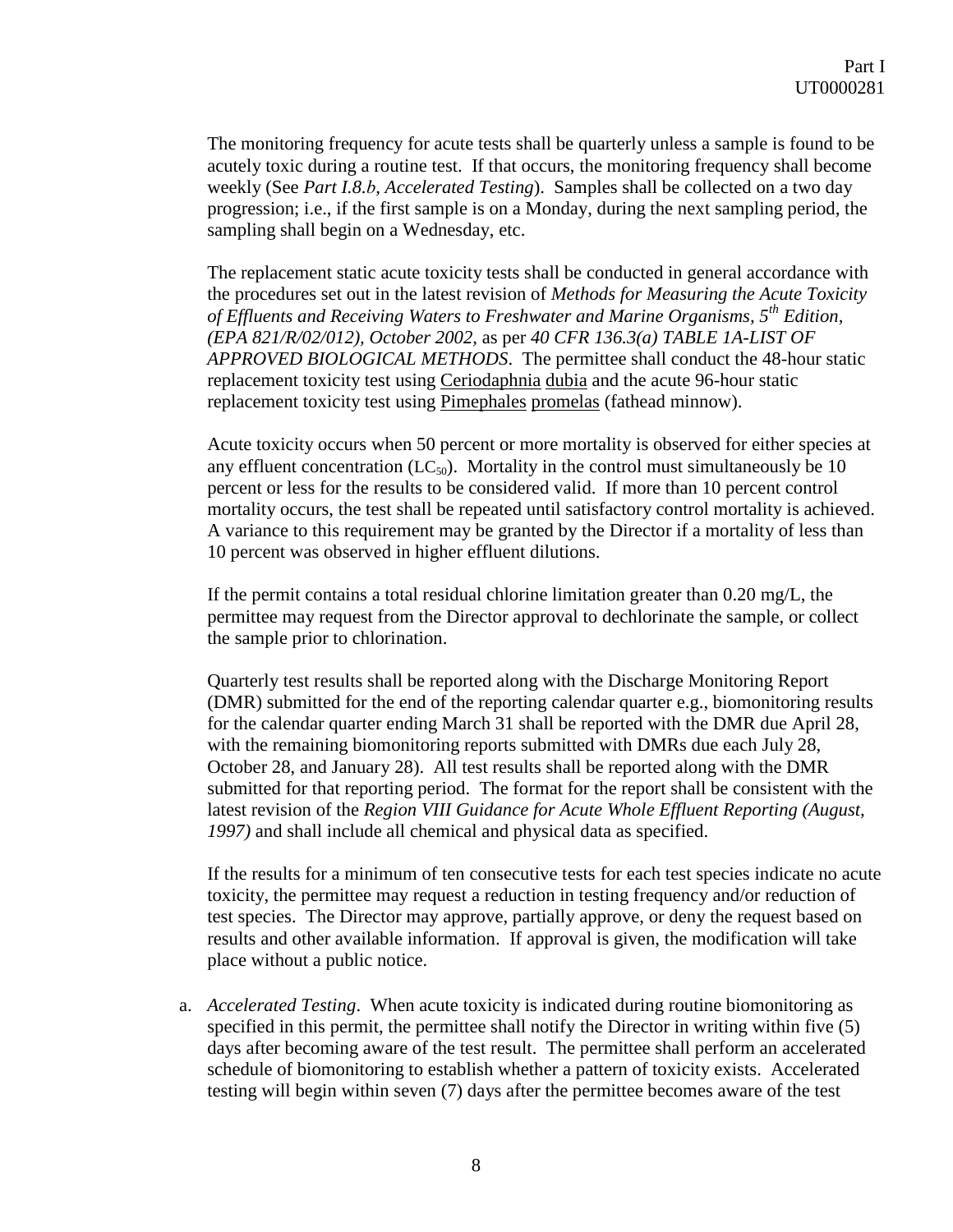result. Accelerated testing shall be conducted as specified under *Part I.C.3.c., Pattern of Toxicity*. If the accelerated testing demonstrates no pattern of toxicity, routine monitoring shall be resumed.

b. *Pattern of Toxicity*. A pattern of toxicity is defined by the results of a series of up to five (5) biomonitoring tests pursuant to the accelerated testing requirements using 100 percent effluent on the single species found to be more sensitive, once every week for up to five (5) consecutive weeks.

If two (2) consecutive tests (not including the scheduled quarterly or monthly test which triggered the search for a pattern of toxicity) do not result in acute toxicity, no further accelerated testing will be required and no pattern of toxicity will be found to exist. The permittee will provide written verification to the Director within five (5) days, and resume routine monitoring.

A pattern of toxicity is established if one of the following occurs:

- (1) If two (2) consecutive test results (not including the scheduled quarterly or monthly test, which triggered the search for a pattern of toxicity) indicate acute toxicity, this constitutes an established pattern of toxicity.
- (2) If consecutive tests continue to yield differing results each time, the permittee will be required to conduct up to a maximum of five (5) acute tests (not including the scheduled quarterly or monthly test which triggered the search for a pattern of toxicity). If three out of five test results indicate acute toxicity, this will constitute an established pattern of toxicity.
- c. *Preliminary Toxicity Investigation*.
	- (1) When a pattern of toxicity is detected the permittee will notify the Director in writing within five (5) days and begin an evaluation of the possible causes of the toxicity. The permittee will have fifteen (15) working days from demonstration of the pattern to complete a Preliminary Toxicity Investigation (PTI) and submit a written report of the results to the Director. The PTI may include, but is not limited to, additional chemical and biological monitoring, examination of pretreatment program records, examination of discharge monitoring reports, a thorough review of the testing protocol, evaluation of treatment processes and chemical use, inspection of material storage and transfer areas to determine if a spill may have occurred, and similar procedures.
	- (2) If the PTI identifies a probable toxicant and/or a probable source of toxicity the permittee shall submit, as part of its final results written notification of that effect to the Director. Within thirty (30) days of completing the PTI the permittee shall submit for approval a control program to control effluent toxicity and shall proceed to implement such a plan within seven (7) days following approval. The control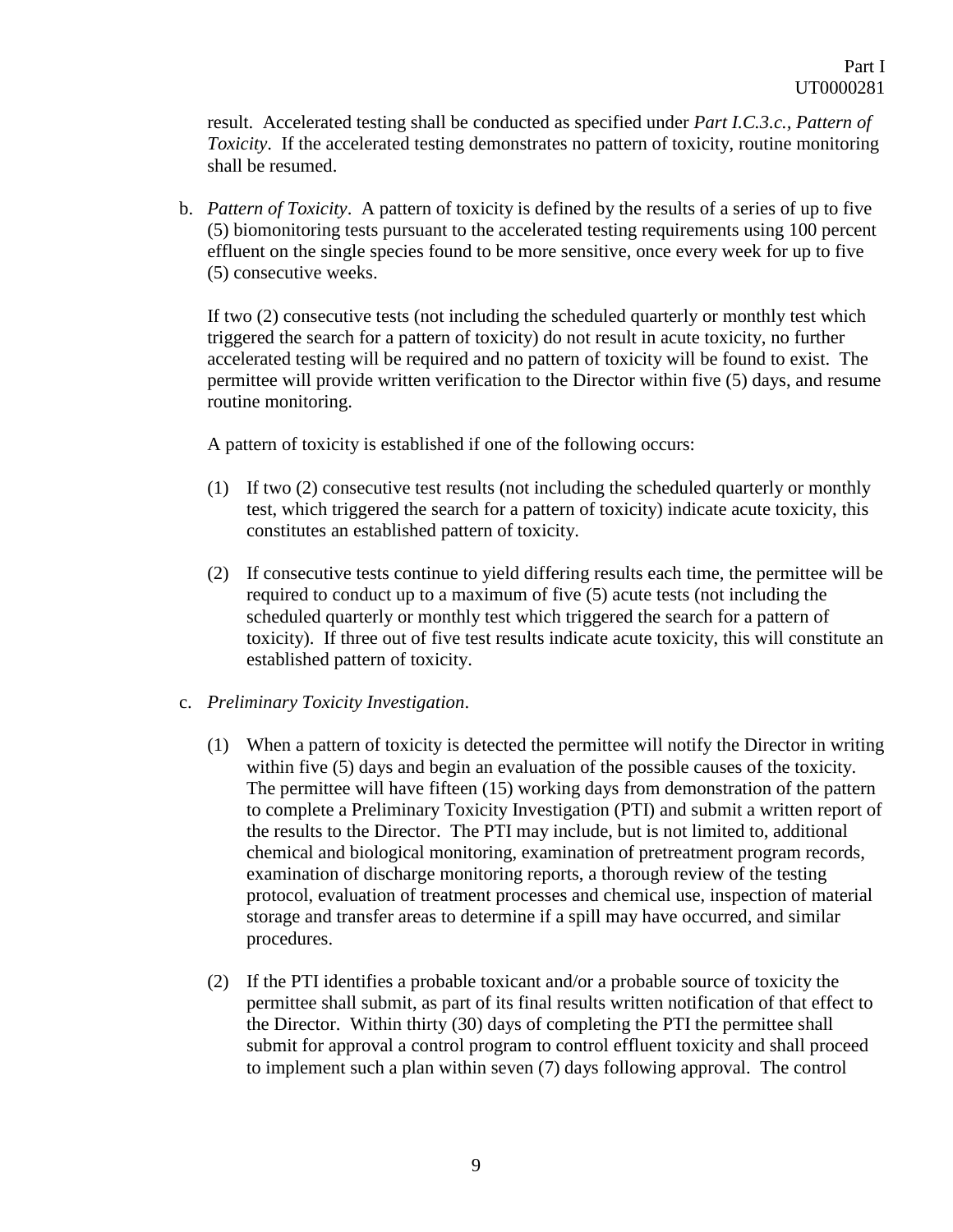program, as submitted to or revised by the Director, may be incorporated into the permit.

- (3) If no probable explanation for toxicity is identified in the PTI, the permittee shall notify the Director as part of its final report, along with a schedule for conducting a Phase I Toxicity Reduction Evaluation (TRE) (See *Part I.C.3.e., Toxicity Reduction Evaluation*).
- (4) If toxicity spontaneously disappears during the PTI, the permittee shall submit written notification to that effect to the Director as part of the reporting requirements of paragraph a. of this section.
- d. *Toxicity Reduction Evaluation (TRE)*. If toxicity is detected during the life of this permit and it is determined by the Director that a TRE is necessary, the permittee shall be so notified and shall initiate a TRE immediately thereafter. The purpose of the TRE will be to establish the cause of toxicity, locate the source(s) of the toxicity, and control or provide treatment for the toxicity.

A TRE may include but is not limited to one, all, or a combination of the following:

- (1) Phase I Toxicity Characterization
- (2) Phase II Toxicity Identification Procedures
- (3) Phase III Toxicity Control Procedures
- (4) Any other appropriate procedures for toxicity source elimination and control.

If the TRE establishes that the toxicity cannot be immediately eliminated, the permittee shall submit a proposed compliance plan to the Director. The plan shall include the proposed approach to control toxicity and a proposed compliance schedule for achieving control. If the approach and schedule are acceptable to the Director, this permit may be reopened and modified.

If the TRE shows that the toxicity is caused by a toxicant(s) that may be controlled with specific numerical limitations, the permittee may:

- (a) Submit an alternative control program for compliance with the numerical requirements.
- (b) If necessary, provide a modified biomonitoring protocol, which compensates for the pollutant(s) being controlled numerically.

If acceptable to the Director, this permit may be reopened and modified to incorporate any additional numerical limitations, a modified compliance schedule if judged necessary by the Director, and/or a modified biomonitoring protocol.

Failure to conduct an adequate TRE, or failure to submit a plan or program as described above, or the submittal of a plan or program judged inadequate by the Director, shall be considered a violation of this permit.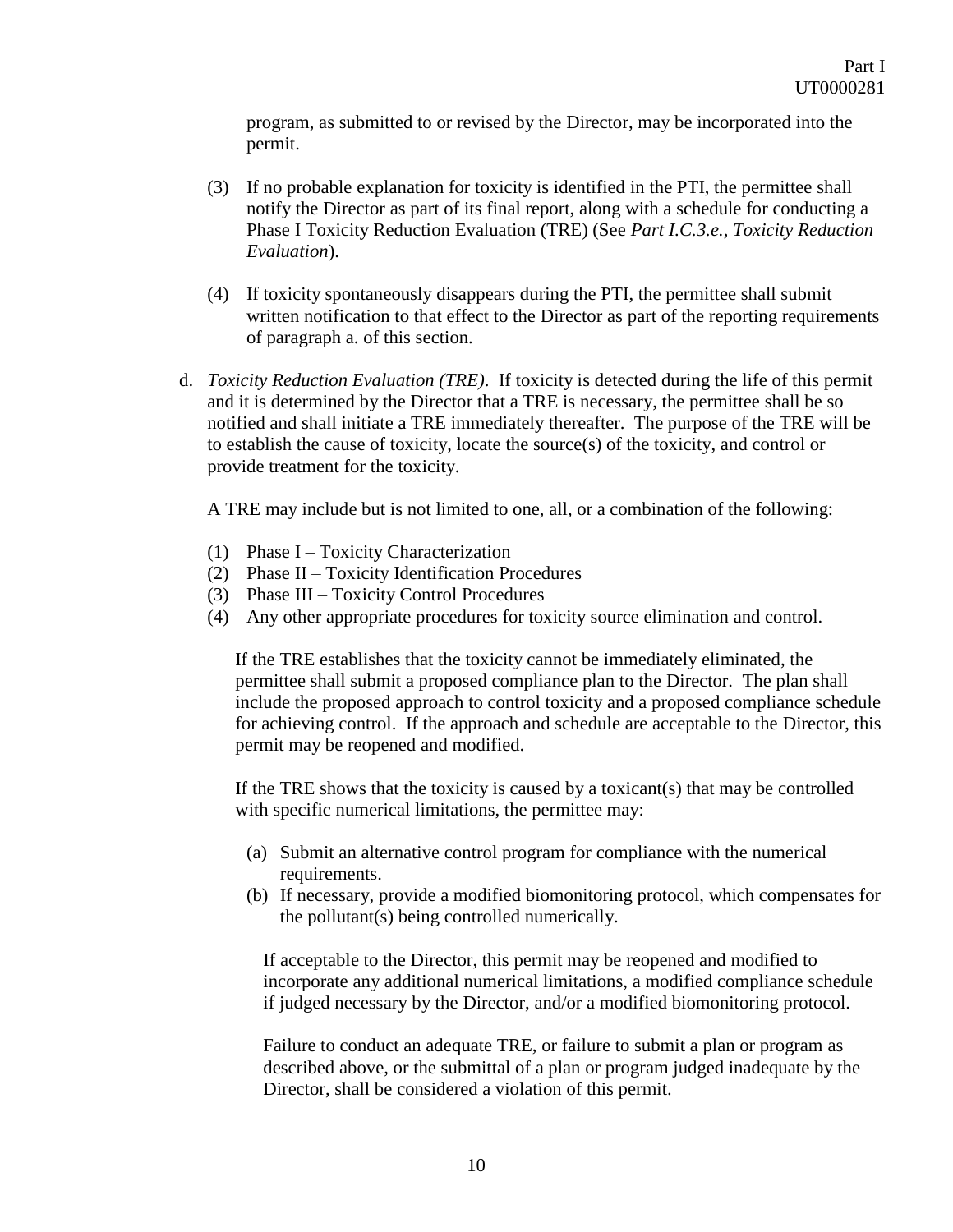E. Specific Limitations and Self-monitoring Requirements for Reuse at Outfall 001R: Effective immediately and lasting the duration of this permit, the permittee is authorized to distribute effluent for reuse from Outfall 001R. Distribution of effluent shall be limited and monitored by the permittee as specified below:

|                    | <b>Type II Reuse Limitations a/</b> |                |       |        |  |
|--------------------|-------------------------------------|----------------|-------|--------|--|
| Parameter          | Max                                 | Max            | Daily | Daily  |  |
|                    | Monthly<br>Avg.                     | Weekly<br>Avg. | Min   | Max    |  |
| $BOD_5$ , mg/L     | 25                                  |                |       |        |  |
| TSS, mg/L          | 25                                  | 35             |       |        |  |
| E.-coli, No./100mL |                                     | 126            |       | 500 b/ |  |
| pH, SU             |                                     |                | 6.0   | 9.0    |  |

<span id="page-10-0"></span>a/ See Part I for definition of terms.

b/ No sample shall exceed this value.

| Self-Monitoring and Reporting Requirements for Type II Reuse a/b/ |            |             |            |  |  |  |
|-------------------------------------------------------------------|------------|-------------|------------|--|--|--|
| Parameter                                                         | Frequency  | Sample Type | Units      |  |  |  |
| Total Flow c/                                                     | Continuous | Recorder    | <b>MGD</b> |  |  |  |
| BOD <sub>5</sub>                                                  | Weekly     | Composite   | mg/L       |  |  |  |
| <b>TSS</b>                                                        | Daily      | Composite   | mg/L       |  |  |  |
| E-Coli                                                            | Daily      | Grab        | No./100mL  |  |  |  |
| pΗ                                                                | Daily      | Grab        | mg/L       |  |  |  |

a/ See Part I for definition of terms.

b/ An alternative disposal option or diversion to storage must be available in case quality requirements are not met.

c/ Flow measurements of effluent volume shall be made in such a manner that the permittee can affirmatively demonstrate that representative values are being obtained.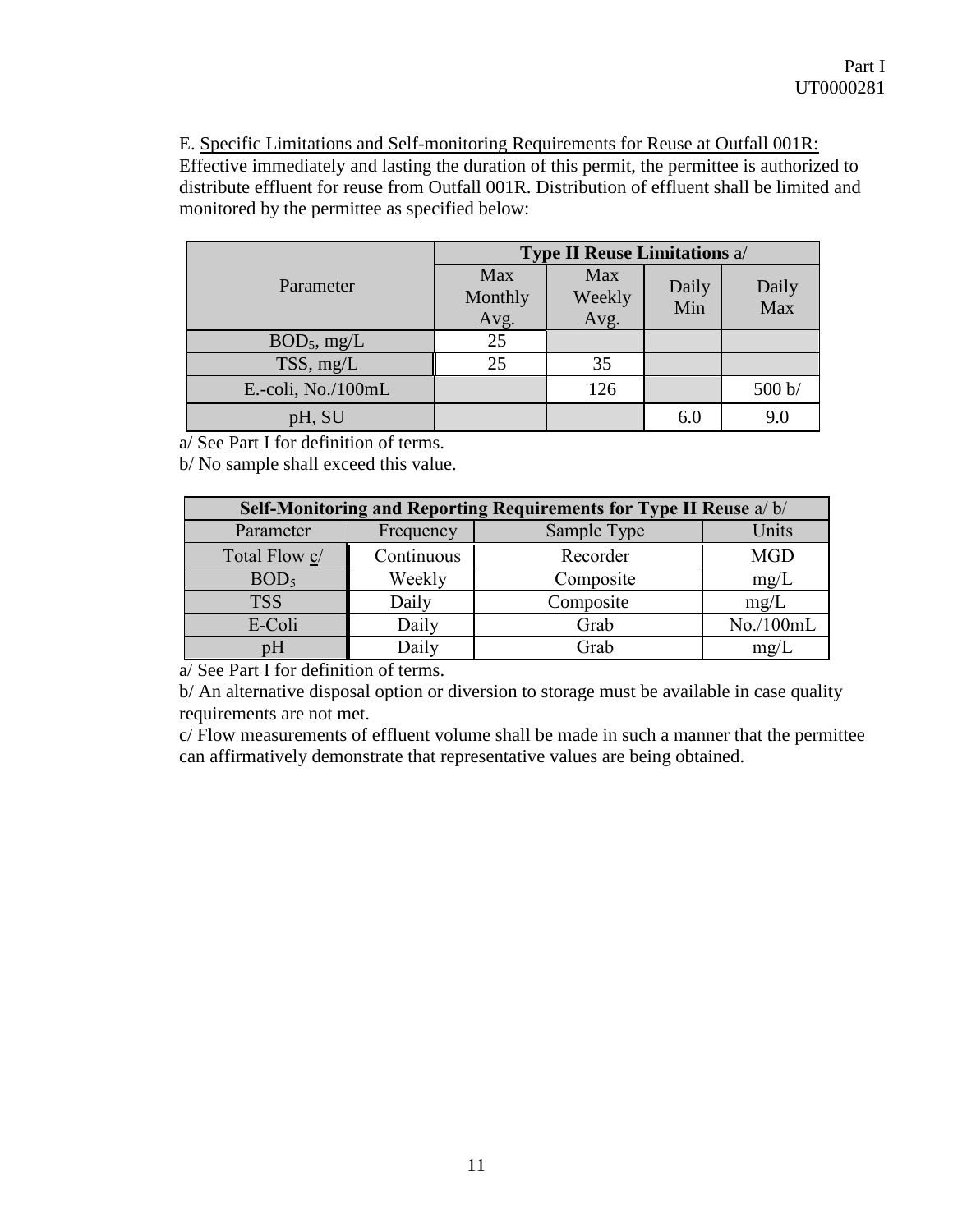# **II. STORMWATER DISCHARGE REQUIREMENTS**

- A. Non-Storm Water Discharges. The following non-storm water discharges may be authorized to discharge with storm water by this permit: discharges from fire fighting activities; fire hydrant flushings; potable water sources including waterline flushings; drinking fountain water; irrigation drainage; lawn watering; routine external building washdown that does not use detergents or other compounds; pavement washwaters where spills or leaks of toxic or hazardous materials (including oils and fuels) have not occurred (unless all spilled material has been removed) and where detergents are not used; air conditioning condensate; uncontaminated compressor condensate; uncontaminated springs; uncontaminated ground water; and foundation or footing drains where flows are not contaminated with process materials such as solvents.
- B. Storm Water Pollution Prevention Plan Requirements.
	- 1. The permittee shall prepare a storm water pollution prevention plan for all areas that do not drain to the wastewater treatment plant.
		- a. Storm water treatment and/or handling shall be accomplished with the use of BMP's, management, or facilities using good engineering practices to address water quality issues (see also paragraph 2. below).
		- b. The storm water plan shall be completed and implemented by 24 months after the issuance date of this permit.
	- 2. Contents of Plan. The plan shall include the following items:
		- a. Pollution Prevention Team. Each plan shall identify a specific individual or individuals within the facility organization as members of a storm water Pollution Prevention Team that are responsible for developing the storm water pollution prevention plan and assisting the facility or plant manager in its implementation, maintenance, and revision. The plan shall identify the responsibilities of each team member. The activities and responsibilities of the team shall address all aspects of the facility's storm water pollution prevention plan.
		- b. Description of Potential Pollutant Sources. Each plan shall provide a description of potential sources which may reasonably be expected to add significant amounts of pollutants to storm water discharges or which may result in the discharge of pollutants during dry weather from separate storm sewers draining the facility. Each plan shall identify all activities and significant materials which may potentially be significant pollutant sources. Each plan shall include, at a minimum:
			- (1) Drainage. A site map indicating the pattern of storm water drainage, existing structural control measures to reduce pollutants in storm water runoff, surface water bodies, locations where significant materials are exposed to precipitation, and locations where major spills or leaks identified under paragraph *B.2.b.(3)* (Spills and Leaks) of this section have occurred in the past 3 years. The map must also indicate the locations of all industrial activities that are exposed to precipitation, including, but not limited to: loading/unloading areas; vehicle fueling; vehicle and equipment maintenance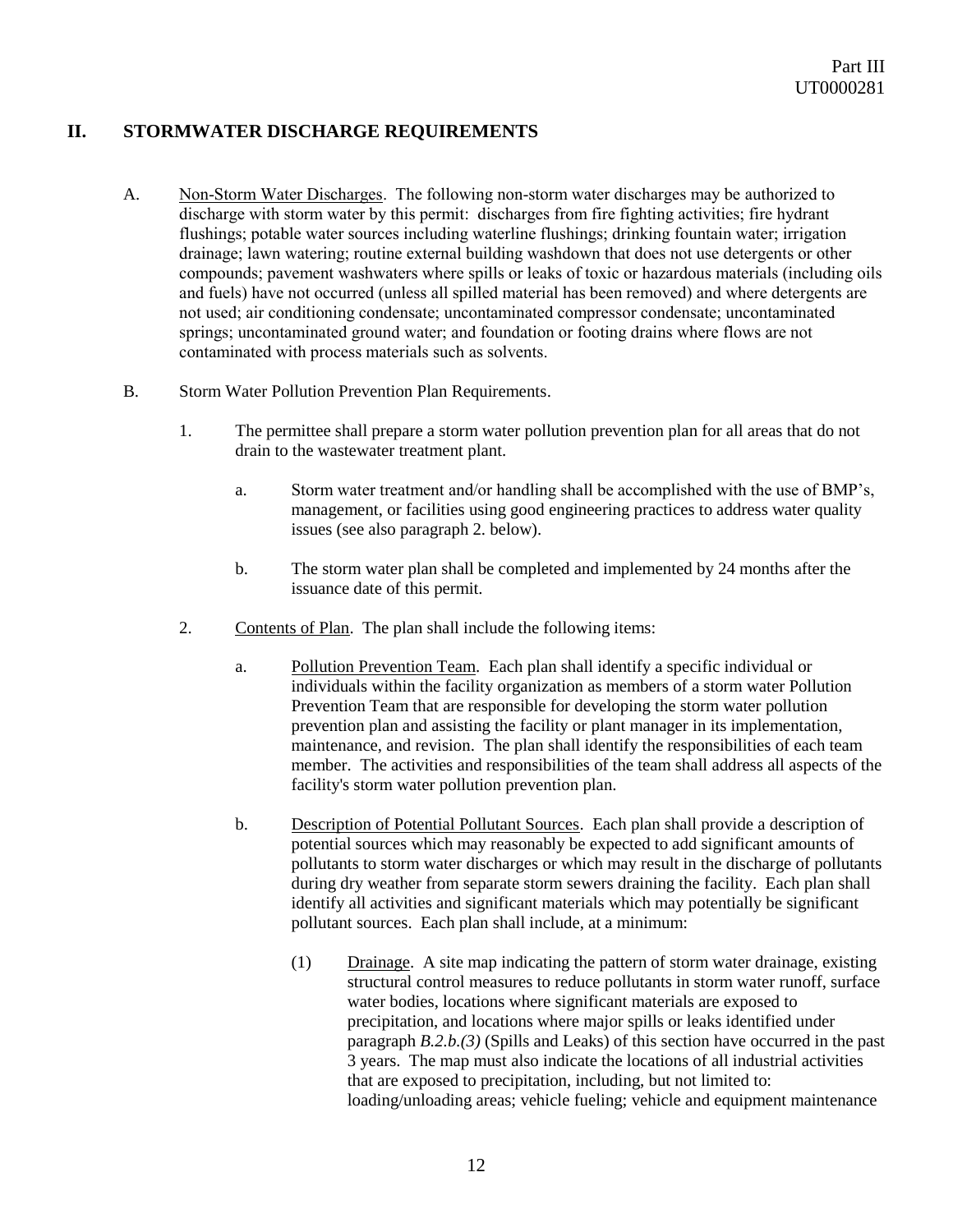and/or cleaning areas; waste treatment, storage and disposal locations; liquid storage tanks; vents and stacks from cooking, drying, and similar operations, dry product vacuum transfer lines; animal holding pens; spoiled product and broken product container storage areas; significant dust or particulate generating areas; and any other processing and storage areas exposed to storm water. Flows with a significant potential for causing erosion shall also be identified. In addition, the site map must identify monitoring locations. In addition, the map must indicate the outfall locations and the types of discharges contained in the drainage areas of the outfalls.

- (2) Inventory of Exposed Materials. An inventory of the types of materials handled at the site that is or is likely to be exposed to precipitation. Such inventory shall include a narrative description of significant materials that have been handled, treated, stored or disposed in a manner to allow exposure to storm water from the past 3 years; method and location of onsite storage or disposal; materials management practices employed to minimize contact of materials with storm water runoff between the past 3 years; the location and a description of existing structural and nonstructural control measures to reduce pollutants in storm water runoff; and a description of any treatment the storm water receives.
- (3) Spills and Leaks. A list of significant spills and significant leaks of toxic or hazardous pollutants that occurred at areas that are exposed to precipitation or that otherwise drain to a storm water conveyance at the facility in the past 3 years. Such list shall be updated as appropriate during the term of the permit.
- (4) Sampling Data. A summary of existing discharge sampling data describing pollutants in storm water discharges from the facility, including a summary of sampling data collected during the term of this permit.
- (5) Summary of Potential Pollutant Sources. The description of potential pollutant sources culminates in a narrative assessment of the risk potential that the industrial activities, materials, and physical features of the site, as identified in *B.2.b(1)* (drainage), pose to storm water quality. The description shall specifically list any significant potential source of pollutants at the site and for each potential source, any pollutant or pollutant parameter (e.g., biochemical oxygen demand, oil and grease, etc.) of concern shall be identified.

In addition to food and kindred products processing-related industrial activities, the plan must also describe application/storage of pest control chemicals (e.g., rodenticides, insecticides, fungicides, and others) used on plant grounds, including a description of pest control application and chemical storage practices.

c. Measures and Controls. Each facility covered by this permit shall develop a description of storm water management controls appropriate for the facility, and implement such controls. The appropriateness and priorities of controls in a plan shall reflect identified potential sources of pollutants at the facility. The description of storm water management controls shall address the following minimum components,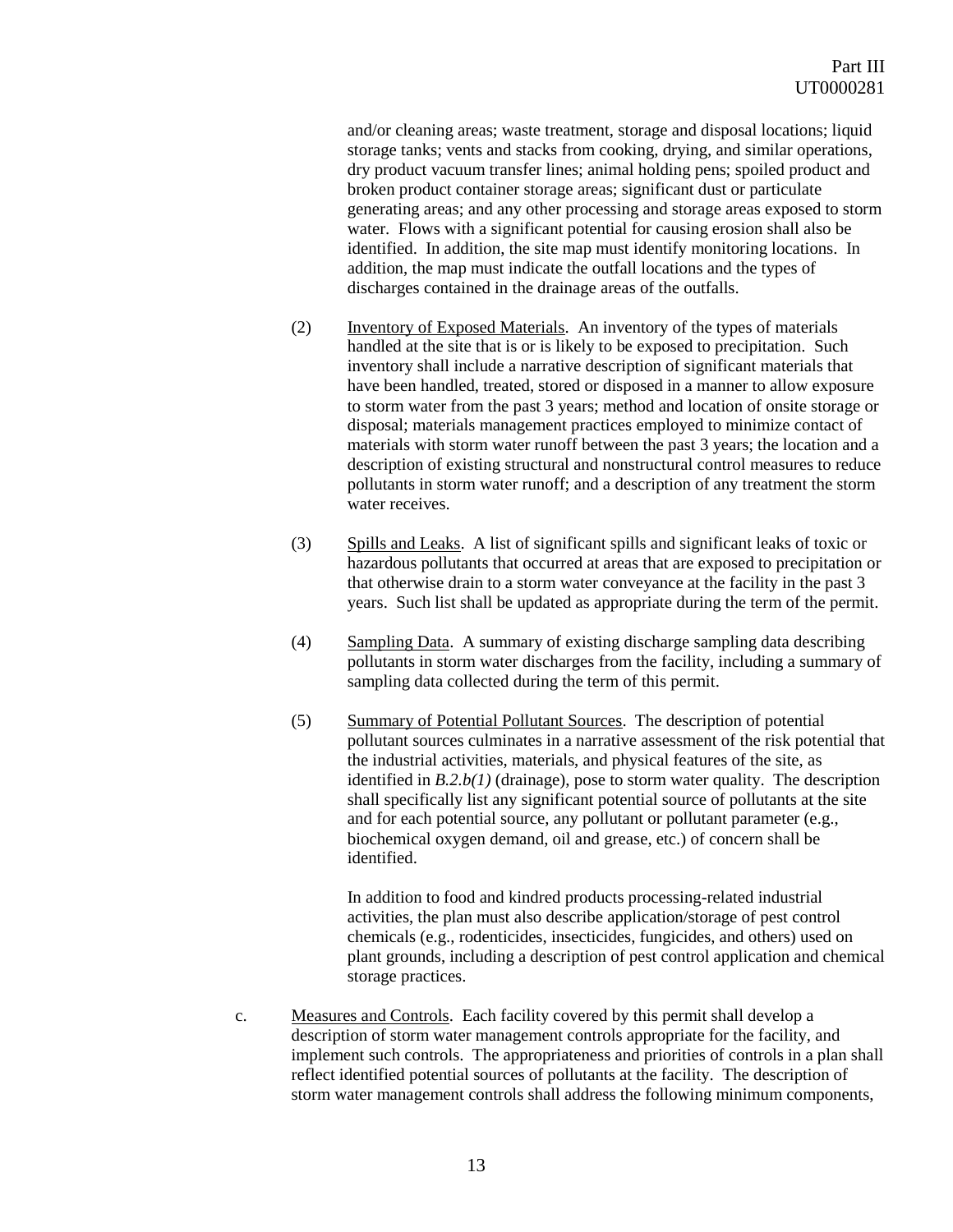including a schedule for implementing such controls:

- (1) Good Housekeeping. Good housekeeping requires the maintenance of areas which may contribute pollutants to storm waters discharges in a clean, orderly manner.
- (2) Preventive Maintenance. A preventive maintenance program shall involve timely inspection and maintenance of storm water management devices (e.g., cleaning oil/water separators, catch basins) as well as inspecting and testing facility equipment and systems to uncover conditions that could cause breakdowns or failures resulting in discharges of pollutants to surface waters, and ensuring appropriate maintenance of such equipment and systems.
- (3) Spill Prevention and Response Procedures. Areas where potential spills which can contribute pollutants to storm water discharges can occur, and their accompanying drainage points shall be identified clearly in the storm water pollution prevention plan. Areas that must be identified should include loading/unloading stations, outdoor storage areas, and waste management areas exposed to storm water. Where appropriate, specifying material handling procedures, storage requirements, and use of equipment such as diversion valves in the plan should be considered. Procedures for cleaning up spills shall be identified in the plan and made available to the appropriate personnel. The necessary equipment to implement a clean up should be available to personnel.
- (4) Inspections. In addition to the comprehensive site evaluation required under paragraph *B.2.d.* of this section, qualified facility personnel shall be identified to inspect designated equipment and areas of the facility. At a minimum, the following areas, where the potential for exposure to storm water exists, must be inspected on a regularly scheduled basis: loading and unloading areas for all significant materials; storage areas, including associated containment areas; waste management units; vents and stacks emanating from industrial activities; spoiled product and broken product container holding areas; animal holding pens; staging areas; and air pollution control equipment. A set of tracking or follow-up procedures shall be used to ensure that appropriate actions are taken in response to the inspections. Records of inspections shall be maintained. Based on the results of the inspection, the description of potential pollutant sources and pollution prevention measures and controls identified in the plan shall be revised as appropriate within 2 weeks of such inspection and shall provide for implementation of any changes to the plan in a timely manner, but in no case more than 12 weeks after the inspection.
- (5) Employee Training. Employee training programs shall inform personnel responsible for implementing activities identified in the storm water pollution prevention plan or otherwise responsible for storm water management at all levels of responsibility of the components and goals of the storm water pollution prevention plan. Training should address topics such as spill response, good housekeeping, material management practices, unloading/loading practices, outdoor storage areas, waste management practices, pest control, and improper connections to the storm sewer. At a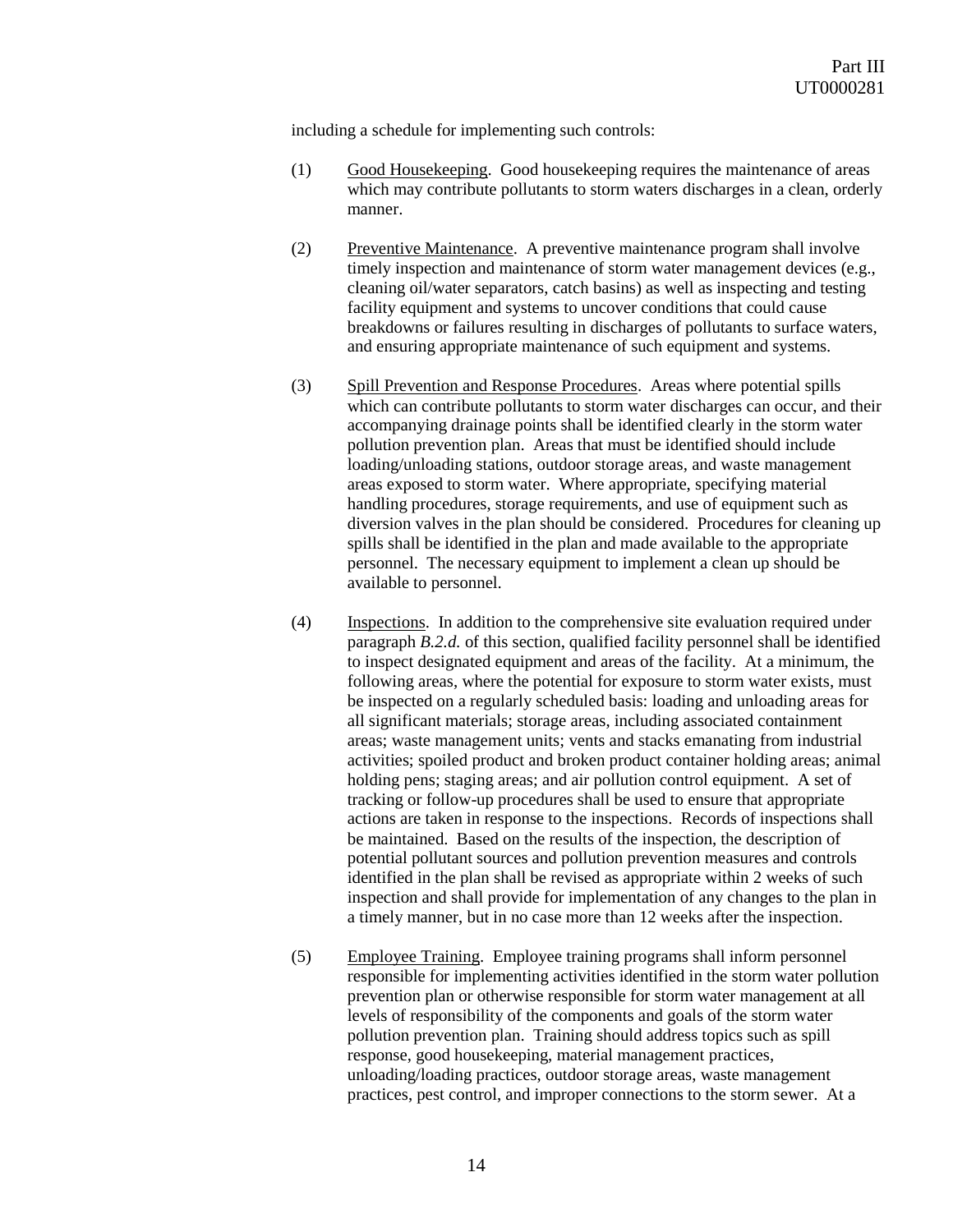minimum, this training must be provided annually. The pollution prevention plan shall identify frequencies and approximate dates for such training.

(6) Recordkeeping and Internal Reporting Procedures. A description of incidents (such as spills, or other discharges), along with other information describing the quality and quantity of storm water discharges shall be included in the plan required under this part. Inspections and maintenance activities shall be documented and records of such activities shall be incorporated into the plan. Ineffective BMPs must be recorded and the date of their corrective actions noted in the plan.

#### (7) Non-storm Water Discharges.

- (a) Certification. The plan shall include a certification that the discharge has been tested or evaluated for the presence of non-storm water discharges. The certification shall include the identification of potential significant sources of non-storm water at the site, a description of the results of any test and/or evaluation for the presence of non-storm water discharges, the evaluation criteria or testing method used, the date of any testing and/or evaluation, and the onsite drainage points that were directly observed during the test. Certifications shall be signed in accordance with *Part V.G.* of this permit. Such certification may not be feasible if the facility operating the storm water discharge associated with industrial activity does not have access to an outfall, manhole, or other point of access to the ultimate conduit which receives the discharge. In such cases, the source identification section of the storm water pollution prevention plan shall indicate why the certification required by this part was not feasible, along with the identification of potential significant sources of non-storm water at the site. A discharger that is unable to provide the certification required by this paragraph must notify the *Executive Secretary* in accordance with paragraph *B.2.c(7)(c)* (Failure to Certify) (below) of this section.
- (b) Exceptions. Except for flows from fire fighting activities, sources of non-storm water listed in *Part II.A.* (Non-storm Water Discharges) of this permit that are combined with storm water discharges associated with industrial activity must be identified in the plan. The plan shall identify and ensure the implementation of appropriate pollution prevention measures for the non-storm water component(s) of the discharge.
- (c) Failure to Certify. Any facility that is unable to provide the certification required (testing for non-storm water discharges), must notify the *Executive Secretary* by October 1, 2010. If the failure to certify is caused by the inability to perform adequate tests or evaluations, such notification shall describe: the procedure of any test conducted for the presence of non-storm water discharges; the results of such test or other relevant observations; potential sources of nonstorm water discharges to the storm sewer; and why adequate tests for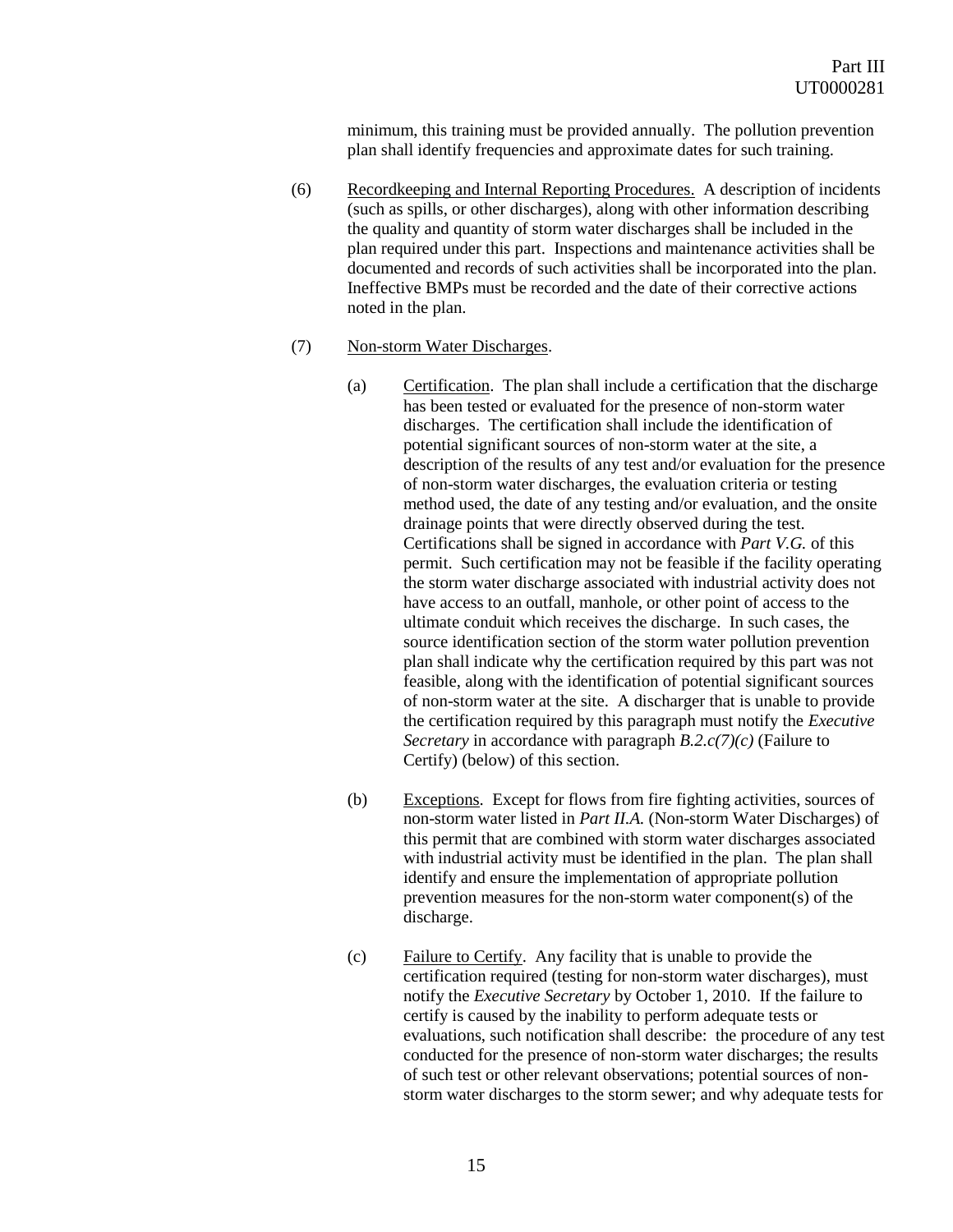such storm sewers were not feasible. Non-storm water discharges to waters of the State which are not authorized by this permit are unlawful and must be terminated.

- (8) Sediment and Erosion Control. The plan shall identify areas which, due to topography, activities, or other factors, have a high potential for significant soil erosion, and identify structural, vegetative, and/or stabilization measures to be used to limit erosion.
- (9) Management of Runoff. The plan shall contain a narrative consideration of the appropriateness of traditional storm water management practices (practices other than those which control the generation or source(s) of pollutants) used to divert, infiltrate, reuse, or otherwise manage storm water runoff in a manner that reduces pollutants in storm water discharges from the site. The plan shall provide that measures that the permittee determines to be reasonable and appropriate shall be implemented and maintained. The potential of various sources at the facility to contribute pollutants to storm water discharges associated with industrial activity [see paragraph *B.2.b.* (Description of Potential Pollutant Sources) of this permit] shall be considered when determining reasonable and appropriate measures. Appropriate measures or equivalent measures may include: vegetative swales and practices, reuse of collected storm water (such as for a process or as an irrigation source), inlet controls (such as oil/water separators), snow management activities, infiltration devices, and wet detention/retention devices.
- d. Comprehensive Site Compliance Evaluation. Qualified personnel shall conduct site compliance evaluations at appropriate intervals specified in the plan, but in no case less than once a year. Where compliance evaluation schedules overlap with inspections required under *B.2.c(4)* of this section, the compliance evaluation may be conducted in place of one such inspection. Such evaluations shall provide:
	- (1) Areas contributing to a storm water discharge associated with industrial activity shall be visually inspected for evidence of, or the potential for, pollutants entering the drainage system. Measures to reduce pollutant loadings shall be evaluated to determine whether they are adequate and properly implemented in accordance with the terms of the permit or whether additional control measures are needed. Structural storm water management measures, sediment and erosion control measures, and other structural pollution prevention measures identified in the plan shall be observed to ensure that they are operating correctly. A visual inspection of equipment needed to implement the plan, such as spill response equipment, shall be made.
	- (2) Based on the results of the evaluation, the description of potential pollutant sources identified in the plan in accordance with paragraph *B.2.b.* (Description of Potential Pollutant Sources) of this section and pollution prevention measures and controls identified in the plan in accordance with paragraph *B.2.c*. (Measures and Controls) of this section shall be revised as appropriate within 2 weeks of such inspection and shall provide for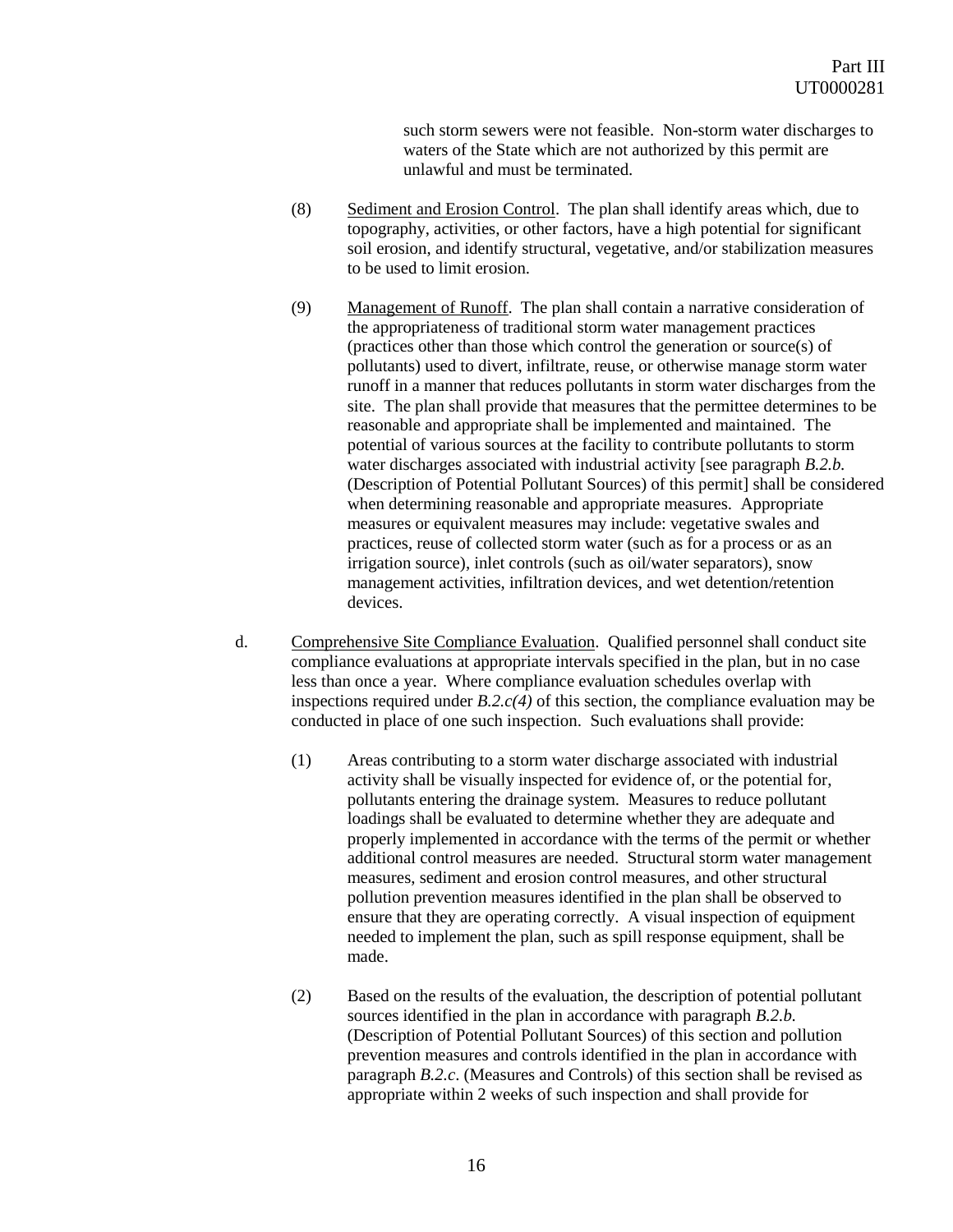implementation of any changes to the plan in a timely manner, but in no case more than 12 weeks after the inspection.

- (3) A report summarizing the scope of the evaluation, personnel making the evaluation, the date(s) of the evaluation, major observations relating to the implementation of the storm water pollution prevention plan, and actions taken in accordance with paragraph *B.2.d(2)* (above) of this section shall be made and retained as part of the storm water pollution prevention plan for at least 3 years from the date of the evaluation. The report shall identify any incidents of noncompliance. Where a report does not identify any incidents of noncompliance, the report shall contain a certification that the facility is in compliance with the storm water pollution prevention plan and this permit. The report shall be signed in accordance with *Part V.G.* (Signatory Requirements) of this permit.
- <span id="page-16-0"></span>(4) The storm water pollution prevention plan must describe the scope and content of the comprehensive site evaluations that qualified personnel will conduct to 1) confirm the accuracy of the description of potential sources contained in the plan, 2) determine the effectiveness of the plan, and 3) assess compliance with the terms and conditions of the permit. The individual or individuals who will conduct the evaluations must be identified in the plan and should be members of the pollution prevention team, as identified in paragraph *B.2.a* (Pollution Prevention Team).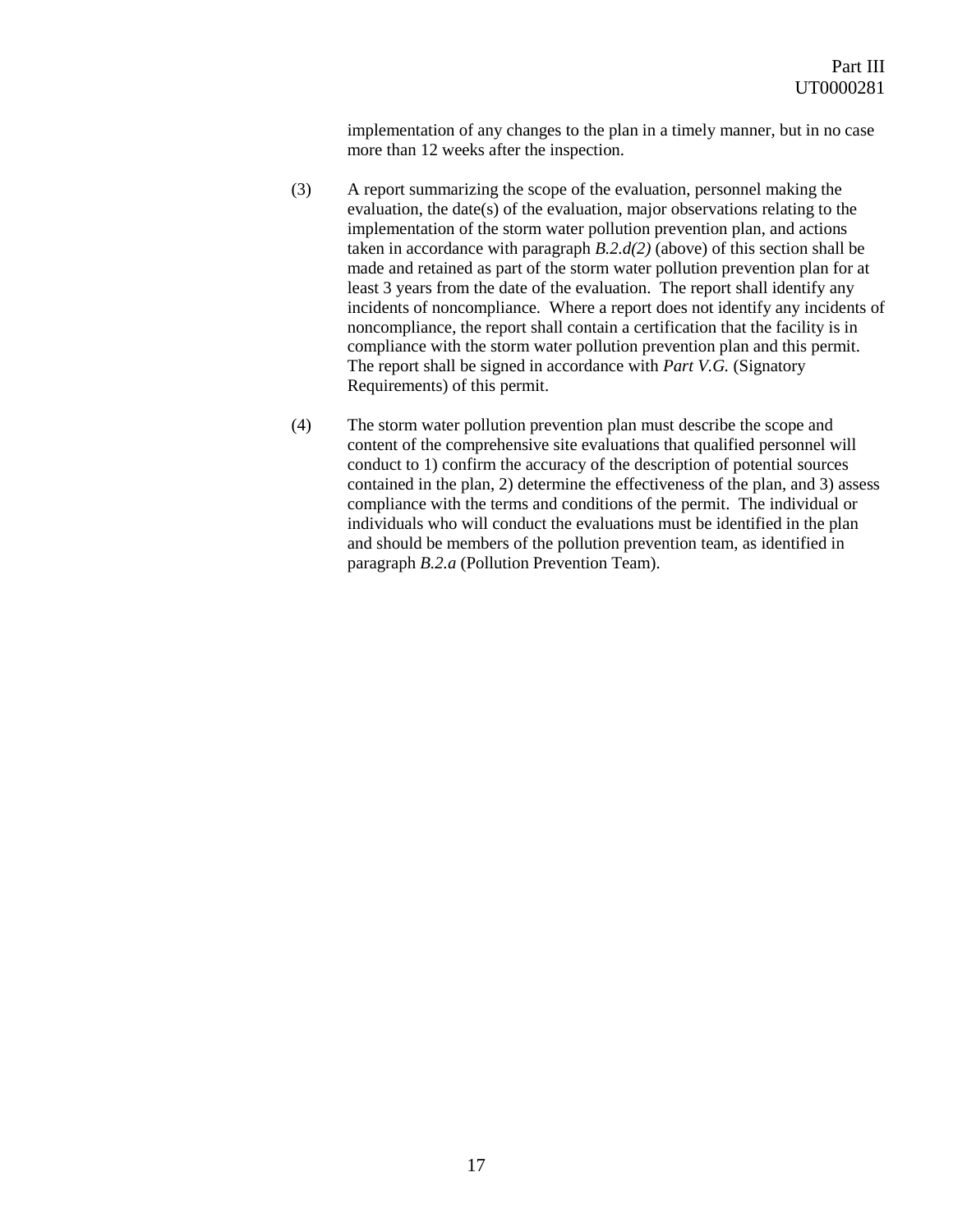## **III. MONITORING, RECORDING AND REPORTING REQUIREMENTS**

- <span id="page-17-0"></span>A. Representative Sampling. Samples taken in compliance with the monitoring requirements established under *Part I* shall be collected from the effluent stream prior to discharge into the receiving waters. Samples and measurements shall be representative of the volume and nature of the monitored discharge.
- <span id="page-17-1"></span>B. Monitoring Procedures. Monitoring must be conducted according to test procedures approved under *Utah Administrative Code ("UAC") R317-2-10*, unless other test procedures have been specified in this permit.
- <span id="page-17-2"></span>C. Penalties for Tampering. The *Act* provides that any person who falsifies, tampers with, or knowingly renders inaccurate, any monitoring device or method required to be maintained under this permit shall, upon conviction, be punished by a fine of not more than \$10,000 per violation, or by imprisonment for not more than six months per violation, or by both.
- <span id="page-17-3"></span>D. Reporting of Monitoring Results. Monitoring results obtained during the previous month shall be summarized for each month and reported on a Discharge Monitoring Report Form (EPA No. 3320-1), post-marked no later than the 28th day of the month following the completed reporting period. The first report is due on  $M$ onth,  $2012$ . If no discharge occurs during the reporting period, "no discharge" shall be reported. Legible copies of these, and all other reports required herein, shall be signed and certified in accordance with the requirements of *Signatory Requirements (see Part V.G*), and submitted to the Director, Division of Water Quality and to EPA at the following addresses:
	- original to: Department of Environmental Quality Division of Water Quality 195 North 1950 West PO Box 144870 Salt Lake City, Utah 84114-4870
- <span id="page-17-4"></span>E. Compliance Schedules. Reports of compliance or noncompliance with, or any progress reports on, interim and final requirements contained in any Compliance Schedule of this permit shall be submitted no later than 14 days following each schedule date.
- <span id="page-17-5"></span>F. Additional Monitoring by the Permittee. If the permittee monitors any parameter more frequently than required by this permit, using test procedures approved under *UAC R317-2-10* or as otherwise specified in this permit, the results of this monitoring shall be included in the calculation and reporting of the data submitted in the DMR. Such increased frequency shall also be indicated. Only those parameters required by the permit need to be reported.
- <span id="page-17-6"></span>G. Records Contents. Records of monitoring information shall include:
	- 1. The date, exact place, and time of sampling or measurements:
	- 2. The individual(s) who performed the sampling or measurements;
	- 3. The date(s) and time(s) analyses were performed;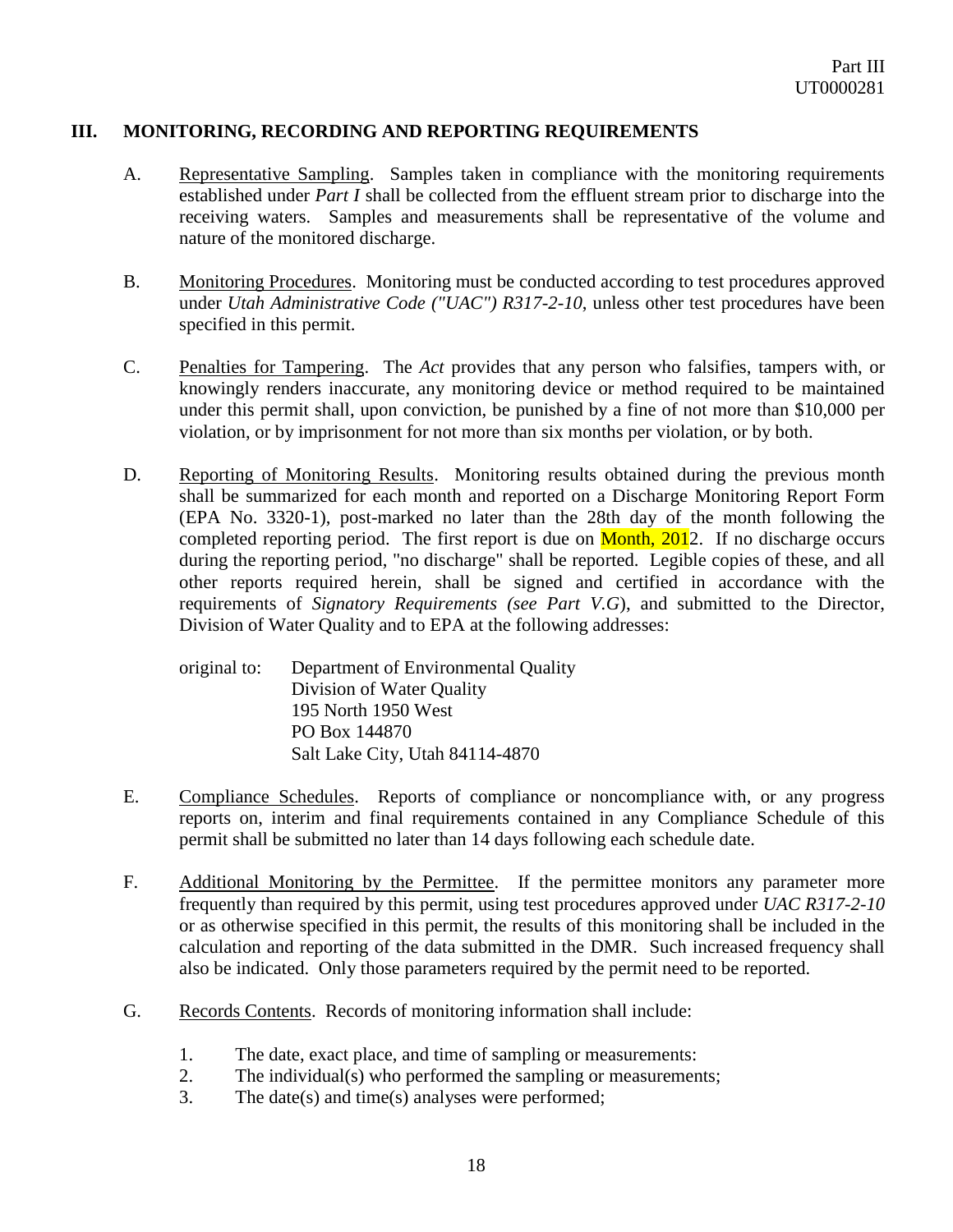- 4. The individual(s) who performed the analyses;
- 5. The analytical techniques or methods used; and,
- 6. The results of such analyses.
- <span id="page-18-0"></span>H. Retention of Records. The permittee shall retain records of all monitoring information, including all calibration and maintenance records and all original strip chart recordings for continuous monitoring instrumentation, copies of all reports required by this permit, and records of all data used to complete the application for this permit, for a period of at least three years from the date of the sample, measurement, report or application. This period may be extended by request of the Director at any time. A copy of this UPDES permit must be maintained on site during the duration of activity at the permitted location.
- <span id="page-18-1"></span>I. Twenty-four Hour Notice of Noncompliance Reporting.
	- 1. The permittee shall (orally) report any noncompliance which may seriously endanger health or environment as soon as possible, but no later than twenty-four (24) hours from the time the permittee first became aware of circumstances. The report shall be made to the Division of Water Quality, (801) 536-4300, or 24 hour answering service (801) 536-4123.
	- 2. The following occurrences of noncompliance shall be reported by telephone (801) 536-4123 as soon as possible but no later than 24 hours from the time the permittee becomes aware of the circumstances:
		- a. Any noncompliance which may endanger health or the environment;
		- b. Any unanticipated bypass which exceeds any effluent limitation in the permit (See *Part IV.G, Bypass of Treatment Facilities.)*;
		- c. Any upset which exceeds any effluent limitation in the permit (See *Part IV.H*, *Upset Conditions*.); or,
		- d. Violation of a maximum daily discharge limitation for any of the pollutants listed in the permit.
	- 3. A written submission shall also be provided within five days of the time that the permittee becomes aware of the circumstances. The written submission shall contain:
		- a. A description of the noncompliance and its cause;
		- b. The period of noncompliance, including exact dates and times;
		- c. The estimated time noncompliance is expected to continue if it has not been corrected;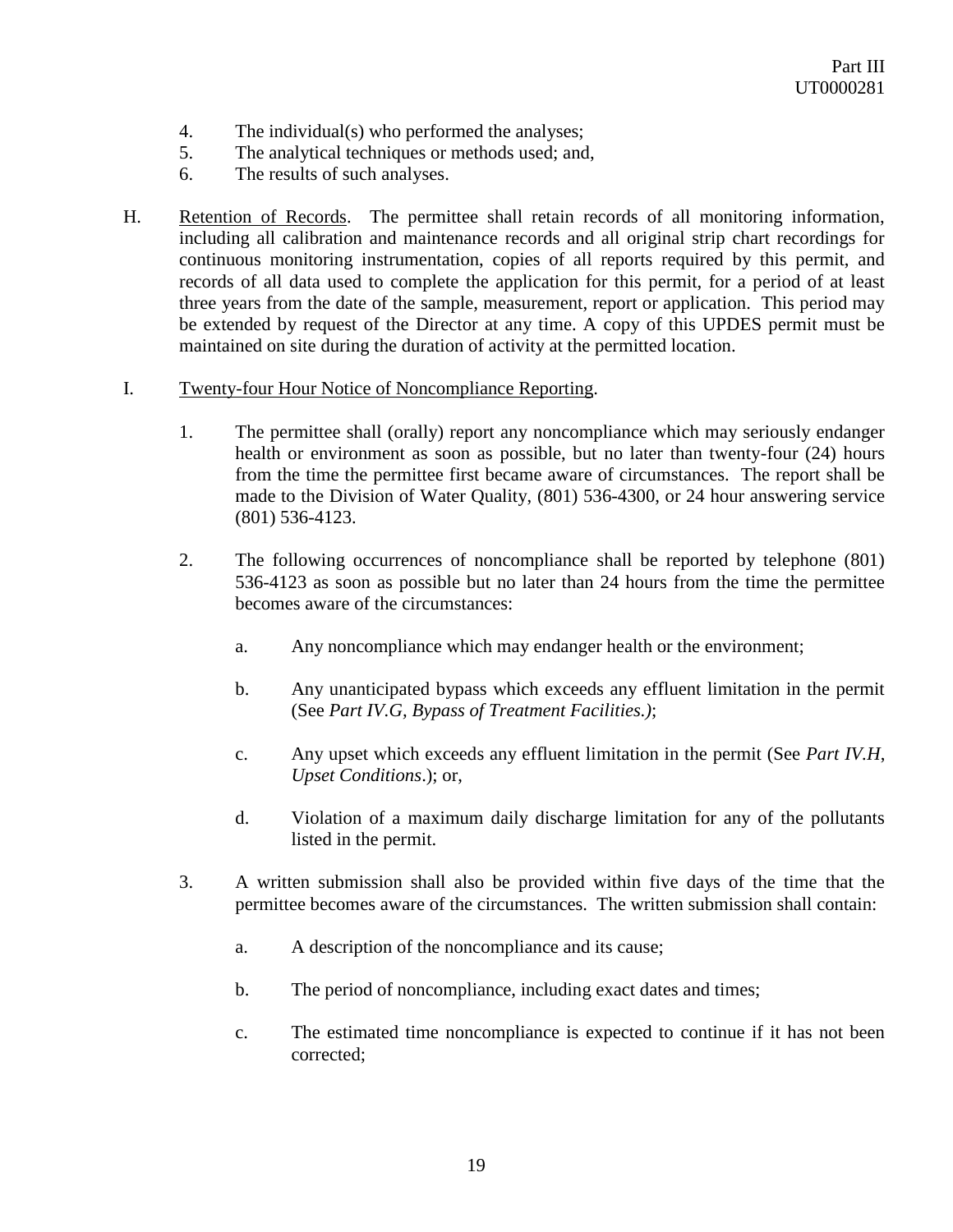- d. Steps taken or planned to reduce, eliminate, and prevent reoccurrence of the noncompliance;
- e. Steps taken, if any, to mitigate the adverse impacts on the environment and human health during the noncompliance period.
- 4. The Director may waive the written report on a case-by-case basis if the oral report has been received within 24 hours by the Division of Water Quality, (801) 536-4300.
- 5. Reports shall be submitted to the addresses in *Part III.D*, *Reporting of Monitoring Results*.
- <span id="page-19-0"></span>J. Other Noncompliance Reporting. Instances of noncompliance not required to be reported within 24 hours shall be reported at the time that monitoring reports for *Part III.D* are submitted. The reports shall contain the information listed in *Part III.I.3*.
- <span id="page-19-1"></span>K. Inspection and Entry. The permittee shall allow the Director, or an authorized representative, upon the presentation of credentials and other documents as may be required by law, to:
	- 1. Enter upon the permittee's premises where a regulated facility or activity is located or conducted, or where records must be kept under the conditions of the permit;
	- 2. Have access to and copy, at reasonable times, any records that must be kept under the conditions of this permit;
	- 3. Inspect at reasonable times any facilities, equipment (including monitoring and control equipment), practices, or operations regulated or required under this permit; and,
	- 4. Sample or monitor at reasonable times, for the purpose of assuring permit compliance or as otherwise authorized by the *Act*, any substances or parameters at any location.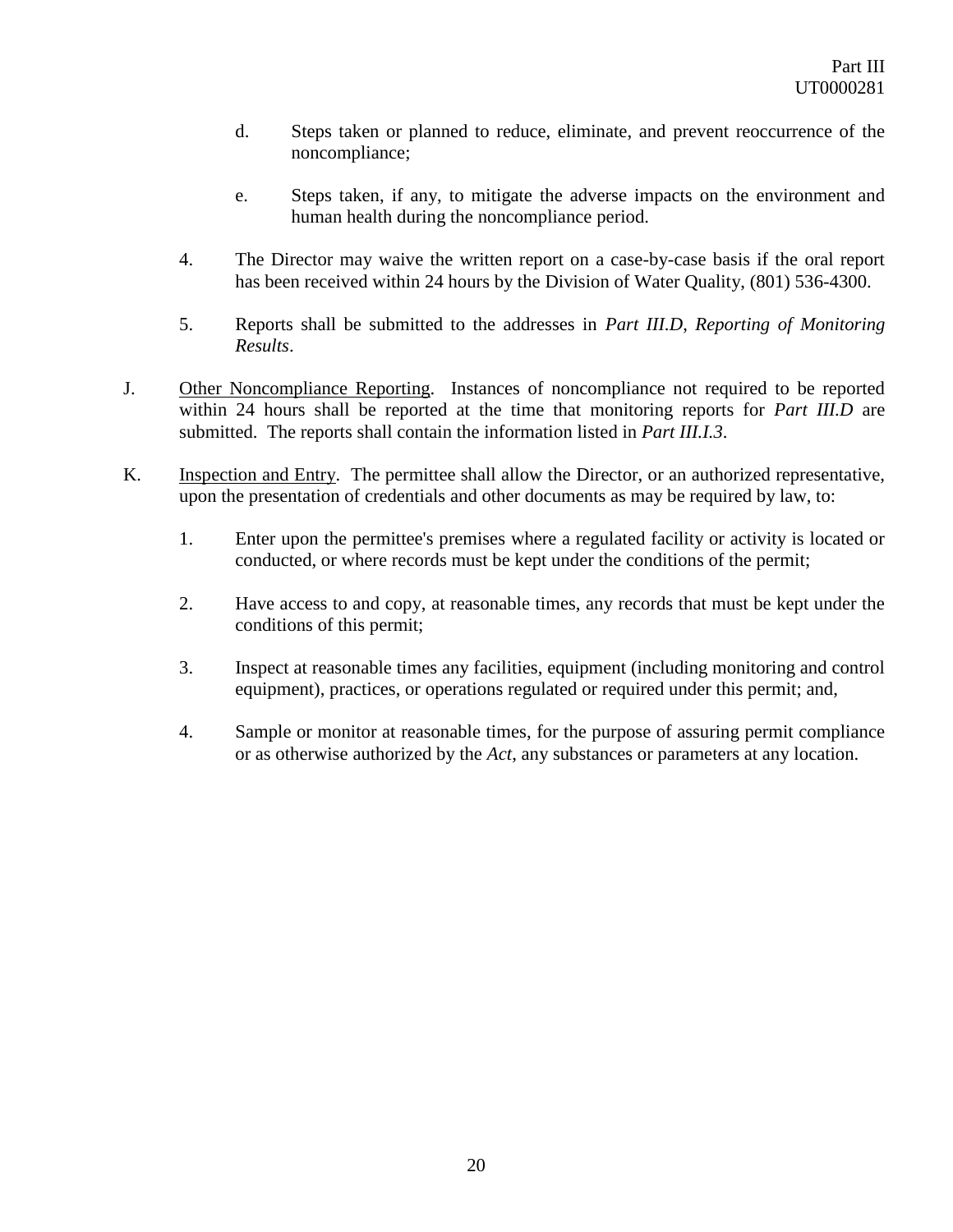# **IV. COMPLIANCE RESPONSIBILITIES**

- <span id="page-20-0"></span>A. Duty to Comply. The permittee must comply with all conditions of this permit. Any permit noncompliance constitutes a violation of the Act and is grounds for enforcement action; for permit termination, revocation and reissuance, or modification; or for denial of a permit renewal application. The permittee shall give advance notice to the Director of any planned changes in the permitted facility or activity which may result in noncompliance with permit requirements.
- <span id="page-20-1"></span>B. Penalties for Violations of Permit Conditions. The *Act* provides that any person who violates a permit condition implementing provisions of the *Act* is subject to a civil penalty not to exceed \$10,000 per day of such violation. Any person who willfully or negligently violates permit conditions of the Act is subject to a fine not exceeding \$25,000 per day of violation; Any person convicted under *UCA 19-5-115(2)* a second time shall be punished by a fine not exceeding \$50,000 per day. Except as provided at *Part IV.G*, *Bypass of Treatment Facilities* and *Part IV.H*, *Upset Conditions*, nothing in this permit shall be construed to relieve the permittee of the civil or criminal penalties for noncompliance.
- <span id="page-20-2"></span>C. Need to Halt or Reduce Activity not a Defense. It shall not be a defense for a permittee in an enforcement action that it would have been necessary to halt or reduce the permitted activity in order to maintain compliance with the conditions of this permit.
- <span id="page-20-3"></span>D. Duty to Mitigate. The permittee shall take all reasonable steps to minimize or prevent any discharge in violation of this permit which has a reasonable likelihood of adversely affecting human health or the environment.
- <span id="page-20-4"></span>E. Proper Operation and Maintenance. The permittee shall at all times properly operate and maintain all facilities and systems of treatment and control (and related appurtenances) which are installed or used by the permittee to achieve compliance with the conditions of this permit. Proper operation and maintenance also includes adequate laboratory controls and quality assurance procedures. This provision requires the operation of back-up or auxiliary facilities or similar systems which are installed by a permittee only when the operation is necessary to achieve compliance with the conditions of the permit.
- <span id="page-20-5"></span>F. Removed Substances. Collected screening, grit, solids, sludges, or other pollutants removed in the course of treatment shall be buried or disposed of in such a manner so as to prevent any pollutant from entering any waters of the state or creating a health hazard. Sludge/digester supernatant and filter backwash shall not directly enter either the final effluent or waters of the state by any other direct route.
- <span id="page-20-6"></span>G. Bypass of Treatment Facilities.
	- 1. Bypass not exceeding limitations. The permittee may allow any bypass to occur which does not cause effluent limitations to be exceeded, but only if it also is for essential maintenance to assure efficient operation. These bypasses are not subject to 2. and 3. of this section.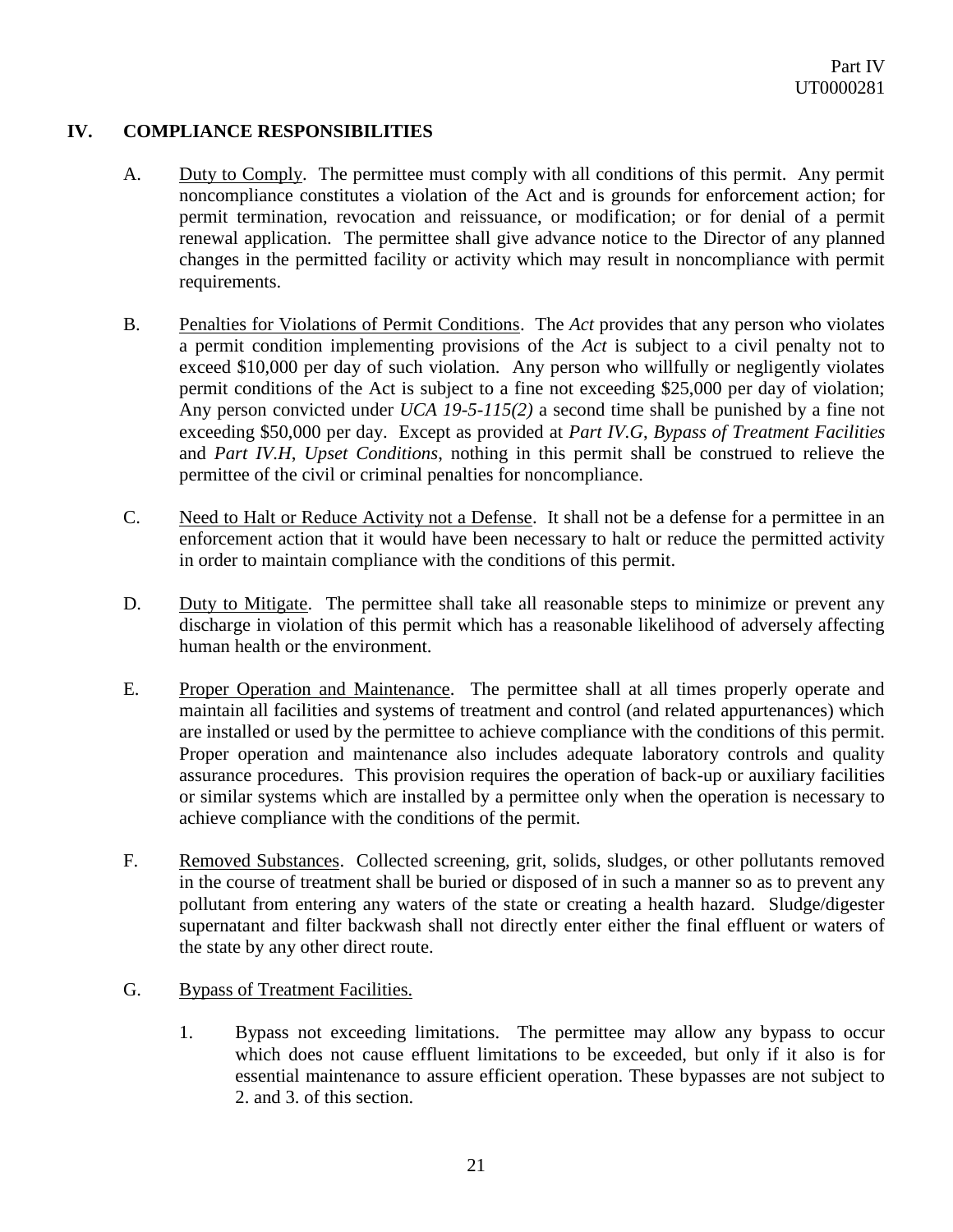- 2. Prohibition of Bypass.
	- a. Bypass is prohibited, and the Director may take enforcement action against a permittee for bypass, unless:
		- (1) Bypass was unavoidable to prevent loss of human life, personal injury, or severe property damage;
		- (2) There were no feasible alternatives to bypass, such as the use of auxiliary treatment facilities, retention of untreated wastes, or maintenance during normal periods of equipment downtime. This condition is not satisfied if adequate backup equipment should have been installed in the exercise of reasonable engineering judgment to prevent a bypass which occurred during normal periods of equipment downtime or preventive maintenance, and
		- (3) The permittee submitted notices as required under section G.3.
	- b. The Director may approve an anticipated bypass, after considering its adverse effects, if the Director determines that it will meet the three conditions listed in sections G.2a. (1), (2) and (3).
- 3. Notice.
	- a. Anticipated bypass. Except as provided above in section G.2. and below in section G. 3.b, if the permittee knows in advance of the need for a bypass, it shall submit prior notice, at least ninety days before the date of bypass. The prior notice shall include the following unless otherwise waived by the Director:
		- (1) Evaluation of alternative to bypass, including cost-benefit analysis containing an assessment of anticipated resource damages:
		- (2) A specific bypass plan describing the work to be performed including scheduled dates and times. The permittee must notify the Director in advance of any changes to the bypass schedule;
		- (3) Description of specific measures to be taken to minimize environmental and public health impacts;
		- (4) A notification plan sufficient to alert all downstream users, the public and others reasonably expected to be impacted by the bypass;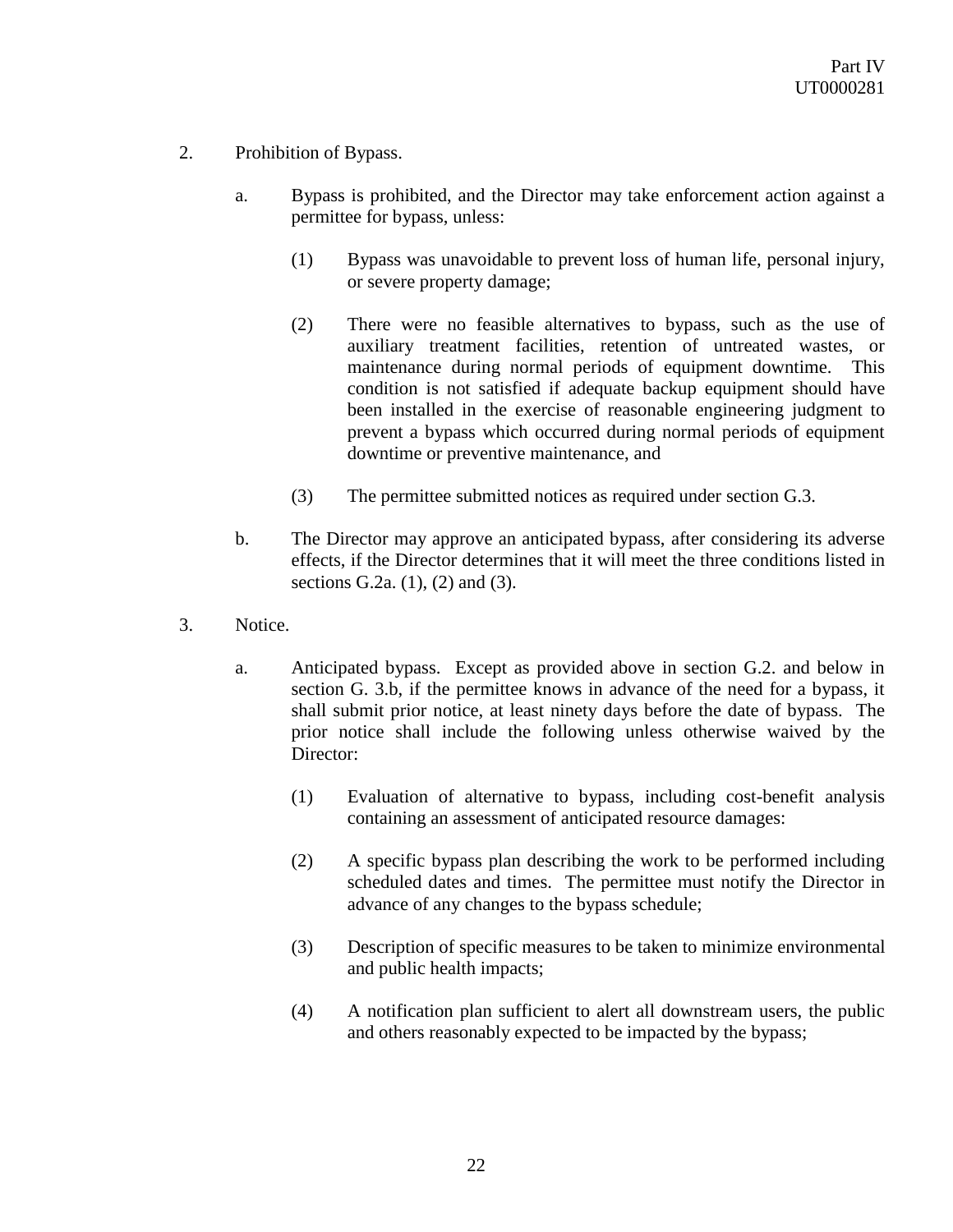- (5) A water quality assessment plan to include sufficient monitoring of the receiving water before, during and following the bypass to enable evaluation of public health risks and environmental impacts; and
- (6) Any additional information requested by the Director.
- b. Emergency Bypass. Where ninety days advance notice is not possible, the permittee must notify the Director, and the Director of the Department of Natural Resources, as soon as it becomes aware of the need to bypass and provide to the Director the information in section G.3.a.(1) through (6) to the extent practicable.
- c. Unanticipated bypass. The permittee shall submit notice of an unanticipated bypass to the Director as required under Part III.I., Twenty Four Hour Reporting. The permittee shall also immediately notify the Director of the Department of Natural Resources, the public and downstream users and shall implement measures to minimize impacts to public health and environment to the extent practicable.

## <span id="page-22-0"></span>H. Upset Conditions.

- 1. Effect of an upset. An upset constitutes an affirmative defense to an action brought for noncompliance with technology based permit effluent limitations if the requirements of paragraph 2. of this section are met. Director's administrative determination regarding a claim of upset cannot be judiciously challenged by the permittee until such time as an action is initiated for noncompliance.
- 2. Conditions necessary for a demonstration of upset. A permittee who wishes to establish the affirmative defense of upset shall demonstrate, through properly signed, contemporaneous operating logs, or other relevant evidence that:
	- a. An upset occurred and that the permittee can identify the cause(s) of the upset;
	- b. The permitted facility was at the time being properly operated;
	- c. The permittee submitted notice of the upset as required under Part III.I, Twenty-four Hour Notice of Noncompliance Reporting; and,
	- d. The permittee complied with any remedial measures required under Part IV.D, Duty to Mitigate.
- 3. Burden of proof. In any enforcement proceeding, the permittee seeking to establish the occurrence of an upset has the burden of proof.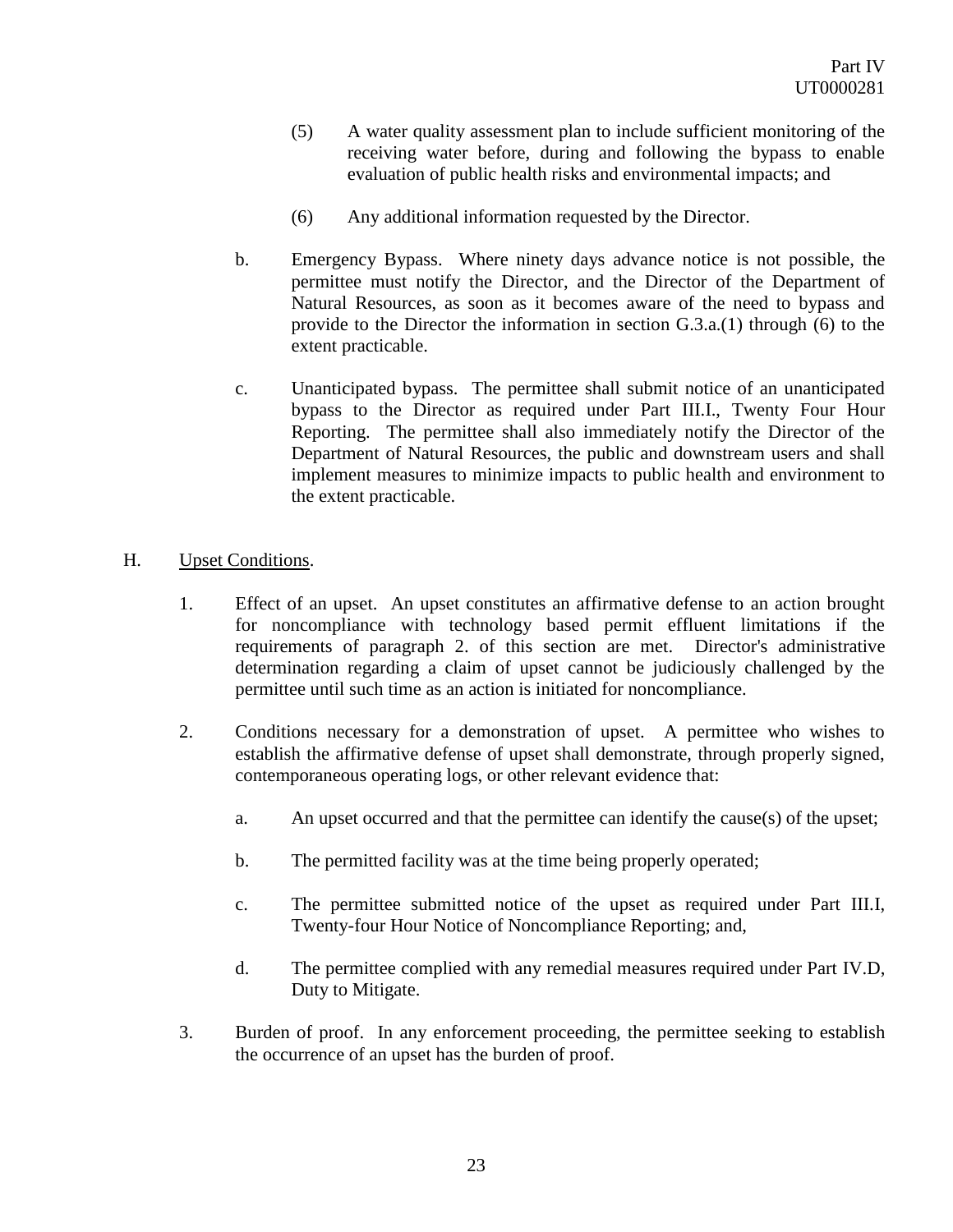- <span id="page-23-0"></span>I. Toxic Pollutants. The permittee shall comply with effluent standards or prohibitions established under Section 307(a) of *The Water Quality Act of 1987* for toxic pollutants within the time provided in the regulations that establish those standards or prohibitions, even if the permit has not yet been modified to incorporate the requirement.
- <span id="page-23-1"></span>J. Changes in Discharge of Toxic Substances. Notification shall be provided to the Director as soon as the permittee knows of, or has reason to believe:
	- 1. That any activity has occurred or will occur which would result in the discharge, on a routine or frequent basis, of any toxic pollutant which is not limited in the permit, if that discharge will exceed the highest of the following "notification levels":
		- a. One hundred micrograms per liter (100 ug/L);
		- b. Two hundred micrograms per liter (200 ug/L) for acrolein and acrylonitrile; five hundred micrograms per liter (500 ug/L) for 2, 4-dinitrophenol and for 2 methyl-4, 6-dinitrophenol; and one milligram per liter (1 mg/L) for antimony;
		- c. Five (5) times the maximum concentration value reported for that pollutant in the permit application in accordance with *UAC R317-8-3.5(7)* or (10); or,
		- d. The level established by the Director in accordance with *UAC R317-8-4.2(6)*.
	- 2. That any activity has occurred or will occur which would result in any discharge, on a non-routine or infrequent basis, of a toxic pollutant which is not limited in the permit, if that discharge will exceed the highest of the following "notification levels":
		- a. Five hundred micrograms per liter (500 ug/L);
		- b. One milligram per liter (1 mg/L) for antimony:
		- c. Ten (10) times the maximum concentration value reported for that pollutant in the permit application in accordance with *UAC R317-8-3.5(9)*; or,
		- d. The level established by the Director in accordance with *UAC R317-8-4.2(6)*.
- <span id="page-23-2"></span>K. Industrial Pretreatment. Any wastewaters discharged to the sanitary sewer, either as a direct discharge or as a hauled waste, are subject to Federal, State and local pretreatment regulations. Pursuant to Section 307 of *The Water Quality Act of 1987*, the permittee shall comply with all applicable federal General Pretreatment Regulations promulgated at *40 CFR 403*, the State Pretreatment Requirements at *UAC R317-8-8*, and any specific local discharge limitations developed by the Publicly Owned Treatment Works (POTW) accepting the wastewaters.

In addition, in accordance with  $40 \text{ CFR } 403.12(p)/1$ , the permittee must notify the POTW, the EPA Regional Waste Management Director, and the State hazardous waste authorities, in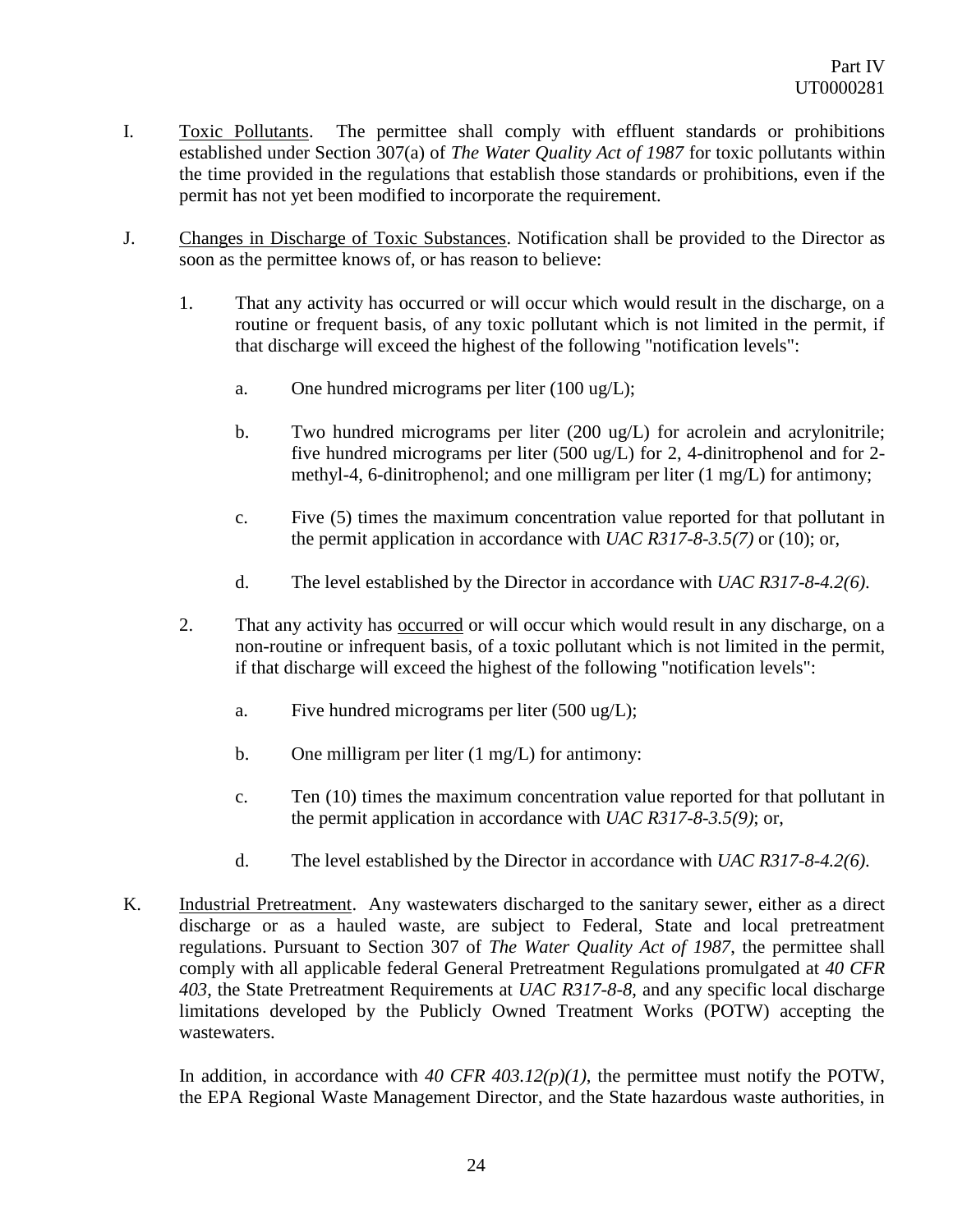writing, if they discharge any substance into a POTW which if otherwise disposed of would be considered a hazardous waste under *40 CFR 261*. This notification must include the name of the hazardous waste, the EPA hazardous waste number, and the type of discharge (continuous or batch).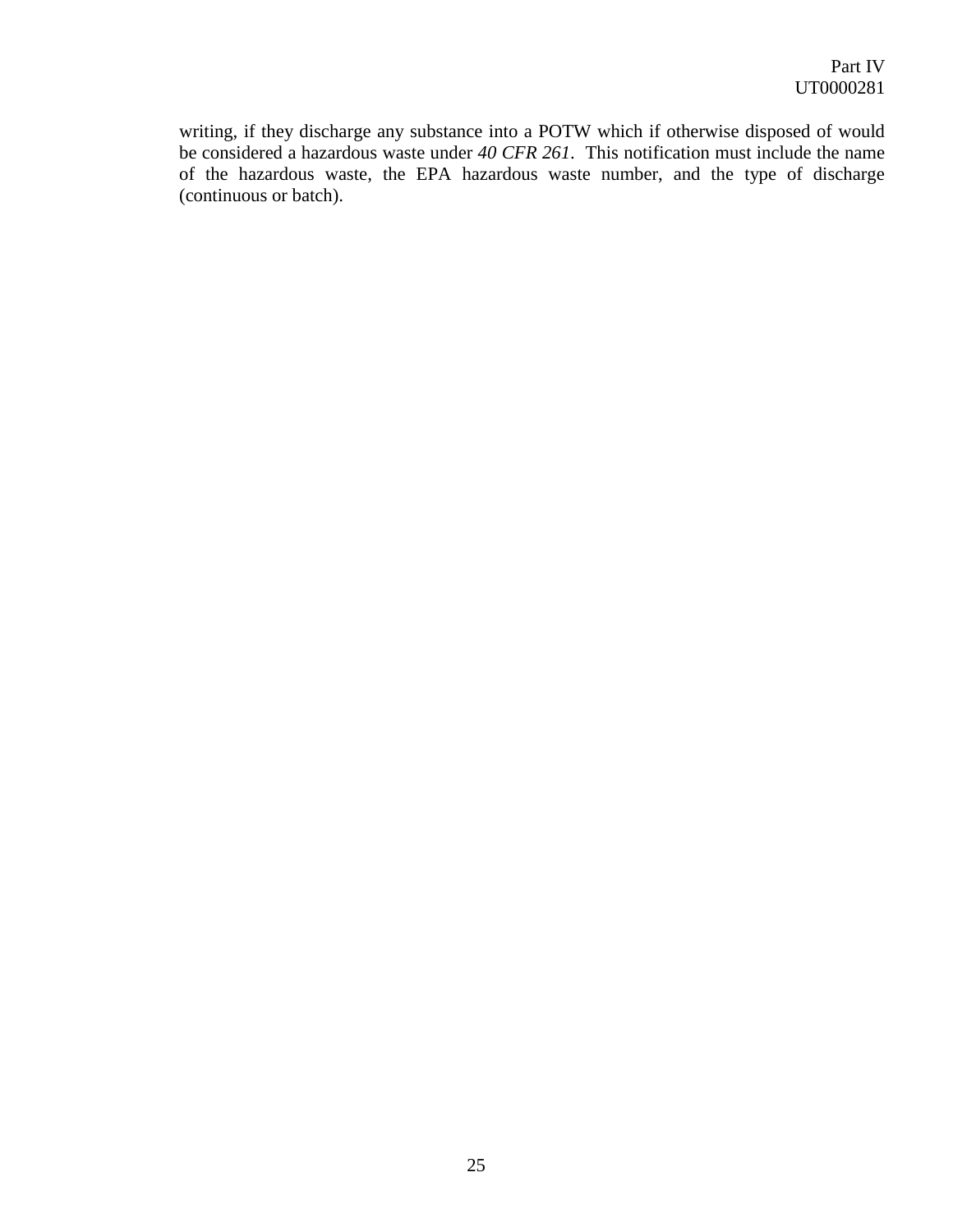## **V. GENERAL REQUIREMENTS**

- <span id="page-25-0"></span>A. Planned Changes. The permittee shall give notice to the Director as soon as possible of any planned physical alterations or additions to the permitted facility. Notice is required only when the alteration or addition could significantly change the nature or increase the quantity of pollutants discharged. This notification applies to pollutants which are not subject to effluent limitations in the permit. In addition, if there are any planned substantial changes to the permittee's existing sludge facilities or their manner of operation or to current sludge management practices of storage and disposal, the permittee shall give notice to the Director of any planned changes at least 30 days prior to their implementation.
- <span id="page-25-1"></span>B. Anticipated Noncompliance. The permittee shall give advance notice to the Director of any planned changes in the permitted facility or activity which may result in noncompliance with permit requirements.
- <span id="page-25-2"></span>C. Permit Actions. This permit may be modified, revoked and reissued, or terminated for cause. The filing of a request by the permittee for a permit modification, revocation and reissuance, or termination, or a notification of planned changes or anticipated noncompliance, does not stay any permit condition.
- <span id="page-25-3"></span>D. Duty to Reapply. If the permittee wishes to continue an activity regulated by this permit after the expiration date of this permit, the permittee shall apply for and obtain a new permit. The application shall be submitted at least 180 days before the expiration date of this permit.
- <span id="page-25-4"></span>E. Duty to Provide Information. The permittee shall furnish to the Director, within a reasonable time, any information which the Director may request to determine whether cause exists for modifying, revoking and reissuing, or terminating this permit, or to determine compliance with this permit. The permittee shall also furnish to the Director, upon request, copies of records required to be kept by this permit.
- <span id="page-25-5"></span>F. Other Information. When the permittee becomes aware that it failed to submit any relevant facts in a permit application, or submitted incorrect information in a permit application or any report to the Director, it shall promptly submit such facts or information.
- <span id="page-25-6"></span>G. Signatory Requirements. All applications, reports or information submitted to the Director shall be signed and certified.
	- 1. All permit applications shall be signed by either a principal executive officer or ranking elected official
	- 2. All reports required by the permit and other information requested by the Director shall be signed by a person described above or by a duly authorized representative of that person. A person is a duly authorized representative only if:
		- a. The authorization is made in writing by a person described above and submitted to the Director, and,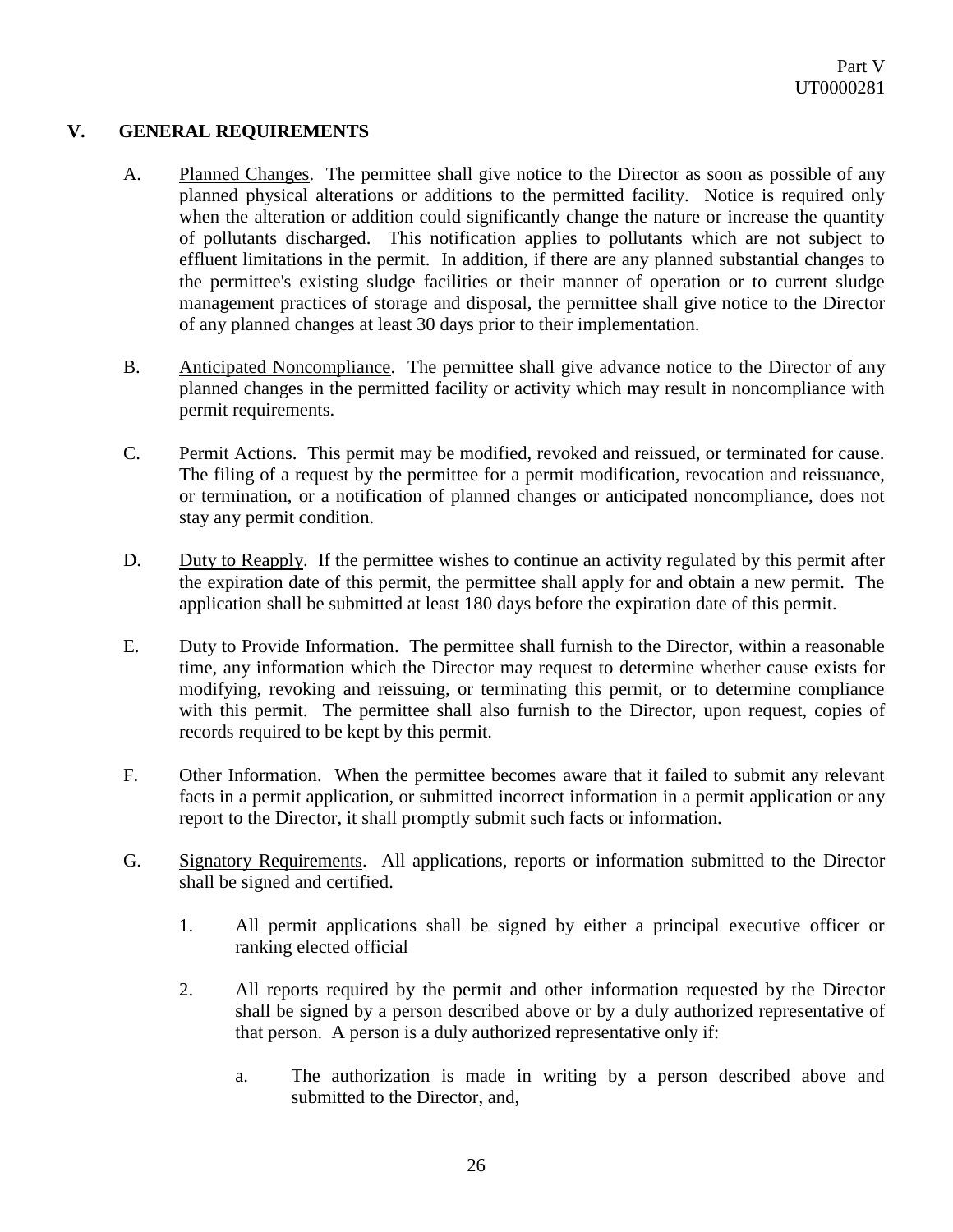- b. The authorization specifies either an individual or a position having responsibility for the overall operation of the regulated facility, such as the position of plant manager, superintendent, position of equivalent responsibility, or an individual or position having overall responsibility for environmental matters. (A duly authorized representative may thus be either a named individual or any individual occupying a named position.)
- 3. Changes to authorization. If an authorization under paragraph V.G.2 is no longer accurate because a different individual or position has responsibility for the overall operation of the facility, a new authorization satisfying the requirements of paragraph V.G.2 must be submitted to the Director prior to or together with any reports, information, or applications to be signed by an authorized representative.
- 4. Certification. Any person signing a document under this section shall make the following certification:

"I certify under penalty of law that this document and all attachments were prepared under my direction or supervision in accordance with a system designed to assure that qualified personnel properly gather and evaluate the information submitted. Based on my inquiry of the person or persons who manage the system, or those persons directly responsible for gathering the information, the information submitted is, to the best of my knowledge and belief, true, accurate, and complete. I am aware that there are significant penalties for submitting false information, including the possibility of fine and imprisonment for knowing violations."

- <span id="page-26-0"></span>H. Penalties for Falsification of Reports. The *Act* provides that any person who knowingly makes any false statement, representation, or certification in any record or other document submitted or required to be maintained under this permit, including monitoring reports or reports of compliance or noncompliance shall, upon conviction be punished by a fine of not more than \$10,000.00 per violation, or by imprisonment for not more than six months per violation, or by both.
- <span id="page-26-1"></span>I. Availability of Reports. Except for data determined to be confidential under *UAC R317-8- 3.2*, all reports prepared in accordance with the terms of this permit shall be available for public inspection at the office of Director. As required by the *Act*, permit applications, permits and effluent data shall not be considered confidential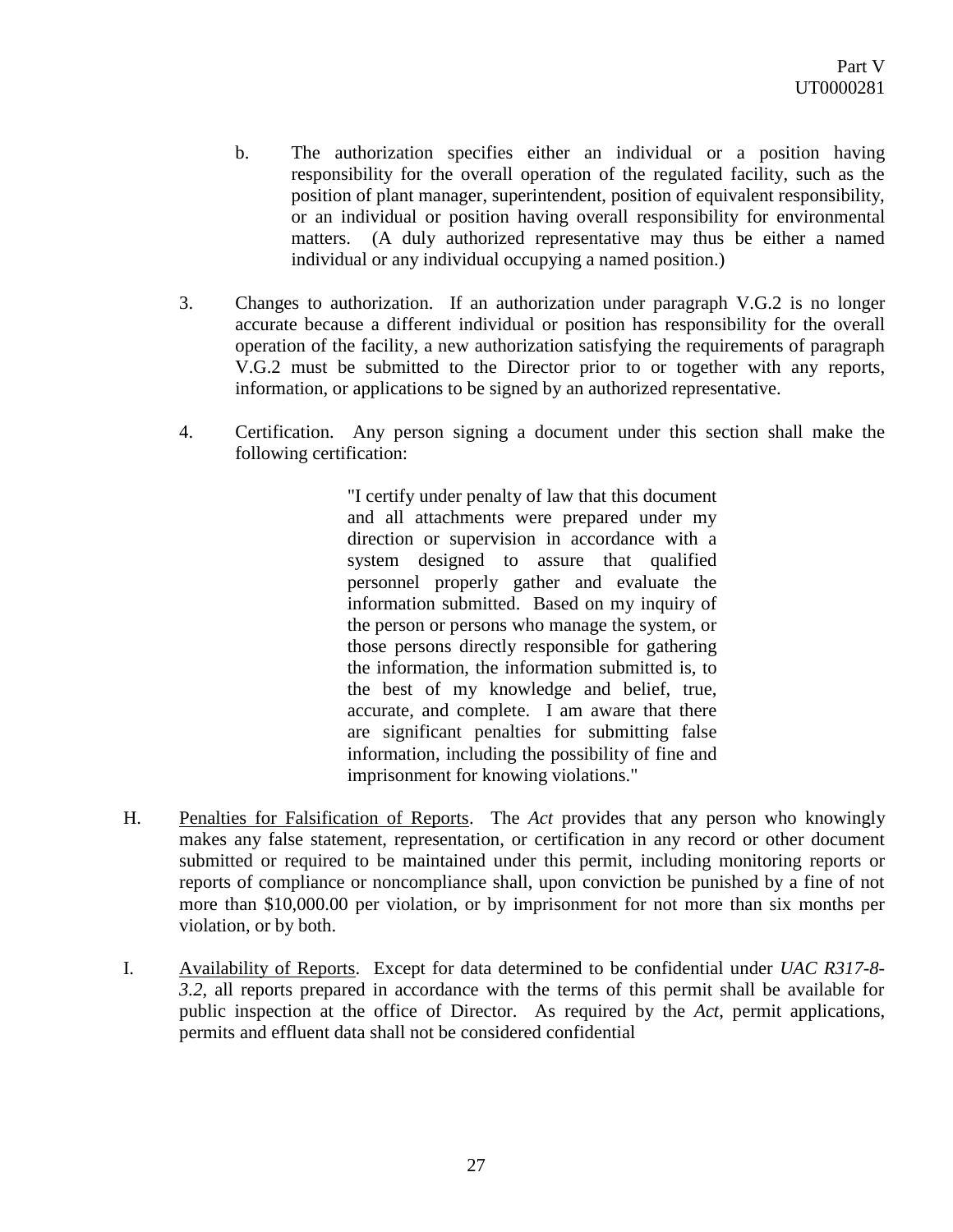- <span id="page-27-0"></span>J. Oil and Hazardous Substance Liability. Nothing in this permit shall be construed to preclude the permittee of any legal action or relieve the permittee from any responsibilities, liabilities, or penalties to which the permittee is or may be subject under the *Act*.
- <span id="page-27-1"></span>K. Property Rights. The issuance of this permit does not convey any property rights of any sort, or any exclusive privileges, nor does it authorize any injury to private property or any invasion of personal rights, nor any infringement of federal, state or local laws or regulations.
- <span id="page-27-2"></span>L. Severability. The provisions of this permit are severable, and if any provisions of this permit or the application of any provision of this permit to any circumstance is held invalid, the application of such provision to other circumstances, and the remainder of this permit, shall not be affected thereby.
- <span id="page-27-3"></span>M. Transfers. This permit may be automatically transferred to a new permittee if:
	- 1. The current permittee notifies the Director at least 20 days in advance of the proposed transfer date;
	- 2. The notice includes a written agreement between the existing and new permittees containing a specific date for transfer of permit responsibility, coverage, and liability between them; and,
	- 3. The Director does not notify the existing permittee and the proposed new permittee of his or her intent to modify, or revoke and reissue the permit. If this notice is not received, the transfer is effective on the date specified in the agreement mentioned in paragraph 2 above.
- <span id="page-27-4"></span>N. State Laws. Nothing in this permit shall be construed to preclude the institution of any legal action or relieve the permittee from any responsibilities, liabilities, or penalties established pursuant to any applicable state law or regulation under authority preserved by *UCA 19-5- 117*.
- <span id="page-27-5"></span>O. Water Quality-Reopener Provision. This permit may be reopened and modified (following proper administrative procedures) to include the appropriate effluent limitations and compliance schedule, if necessary, if one or more of the following events occurs:
	- 1. Water Quality Standards for the receiving water(s) to which the permittee discharges are modified in such a manner as to require different effluent limits than contained in this permit.
	- 2. A final wasteload allocation is developed and approved by the State and/or EPA for incorporation in this permit.
	- 3. A revision to the current Water Quality Management Plan is approved and adopted which calls for different effluent limitations than contained in this permit.